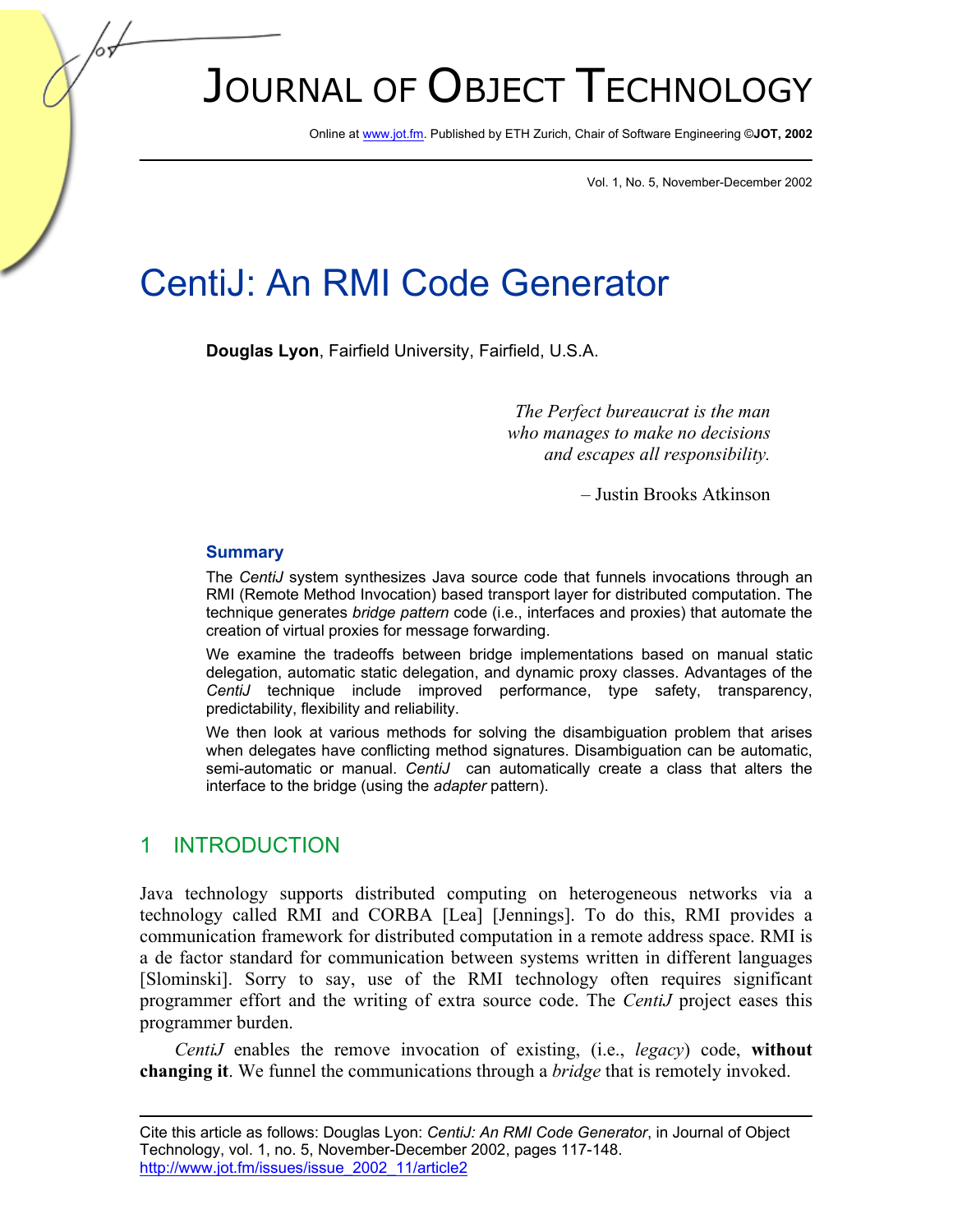All the communications are encapsulated in the *CentiJ* generated code so that the *CentiJ* programmer does not need to modify the code (provided it uses the bridge interface).

The contribution of *CentiJ* is that it reuses original implementations, without altering the source code and provides for a means of distributing the computations. *CentiJ* works for programs that were not written with distributed computation in mind.

## **The RMI Problem**

The RMI problem can be broken down into two sub-problems. The first is called the *legacy bridge problem*. The second is called the *virtual proxy synthesizer* problem.

*The legacy bridge problem* may be stated simply as follows, given a large number of methods in a variety of classes, find a single interface to these methods and an implementing class so that there is a reuse of the implementations in the existing (i.e., legacy code). We are subject to the constraint that we cannot change the existing code. Further we may not even have the existing source code. The legacy bridge problem is solved by building code that implements the *bridge pattern*. The *bridge pattern* consists of an interface, or protocol of communication and an implementation of the communication. Any network layer protocol can use a bridge pattern. Legacy code is often fragile, hard to maintain, difficult to reverse engineer, unchangeable and sometimes poorly designed. Hence the constraint that we can not change the legacy code base. Subject to these constraints, *CentiJ* builds a bridge between new code and the legacy system. Thus providing a solution to the *legacy bridge problem.*

The *virtual proxy problem* is the second sub-problem solved by *CentiJ*. With the virtual proxy, the goal is to method-forward to an existing implementation. *CentiJ* uses inputs from the legacy bridge problem and generates code that can be invoked on a remote address space.

Thus, *CentiJ* solves the RMI problem by gathering the implementations of a set of classes and generating a virtual proxy.

## **Motivation**

RMI code is typically written manually. This requires an extensive analysis of the existing code. Typically, a large number of dependencies between classes complicates the analysis [Korman]. The bridge pattern serves to regulate the communications between the legacy code and the new code. This regulation prevents changes from propagating to new code by holding the interface constant.

*CentiJ* generates source code from a collection of classes so that the system has an improved internal structure but identical external behavior (i.e., the code is refactored, but existing source is left unchanged). Refactoring is a key approach for improving objectoriented systems [Tichelaar]. Typical refactoring is performed by altering existing code. However, we are constrained from altering the legacy code and so *CentiJ* uses the bridge pattern as a means to *leave the legacy code unchanged* during refactoring. Some benefits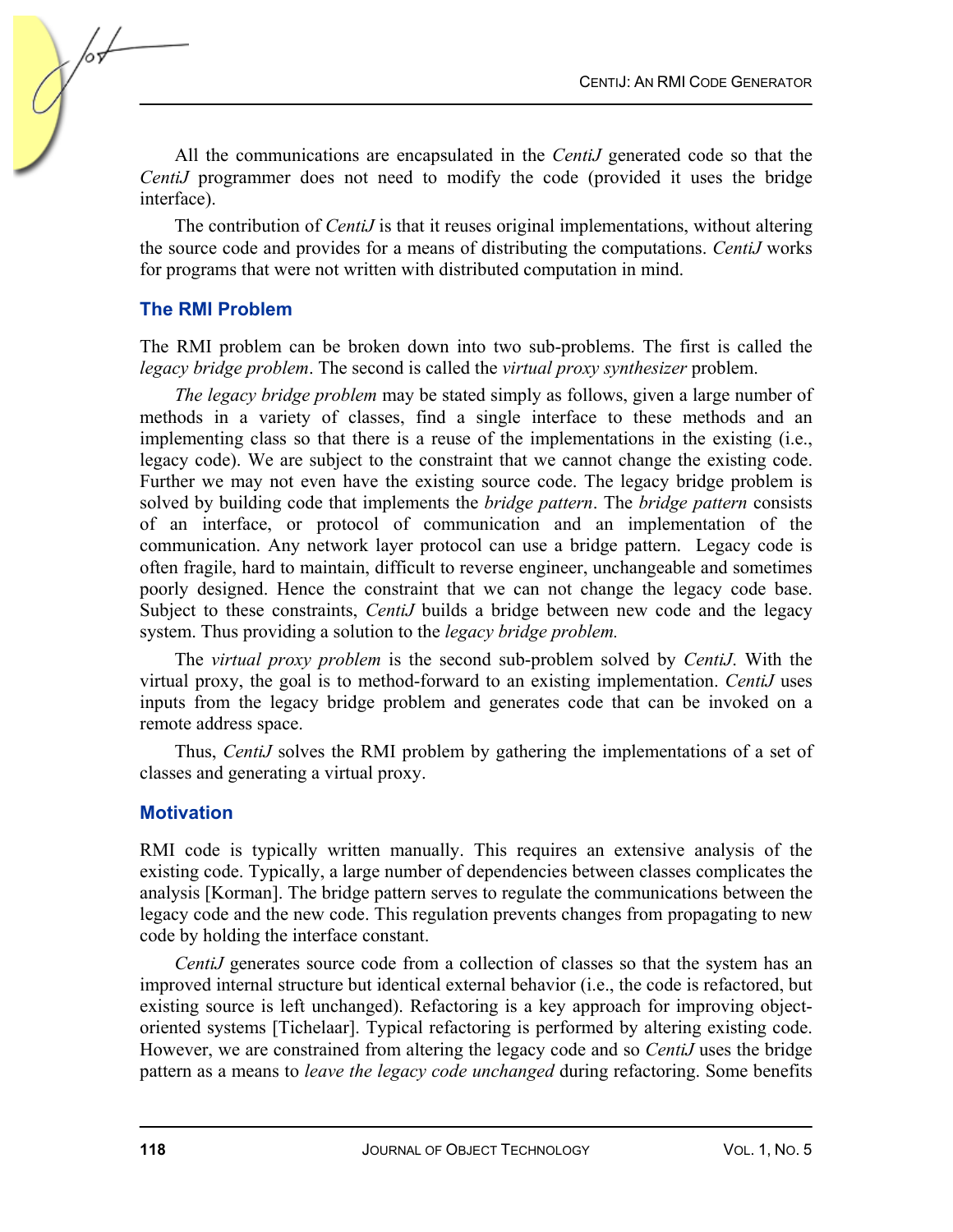include: encapsulation of communication, location transparency, low cost of distributed programs and greater reliability in the generated code.

### **Approach**

There are several ways to design a bridge. Figure 1 shows a simple bridge pattern that enables a stable, *bridge interface* to be referenced by an adapter. The adapter is, in turn, used by the client code.



Figure 1. A Simple Bridge Pattern

For example, the *JDBC-ODBC* bridge, enables Java classes to have access to a stable interface for executing structured query language (SQL). The implementation of JDBC-ODBC bridge is often loaded dynamically and plays the role of the *proxy code* in Figure 1. The proxy code implements the bridge interface and delegates to the legacy relational database management system (RDBMS) for its implementation.

*CentiJ* uses delegation to build the bridge code. The *CentiJ* program generator adds a new *binding time*. There are now three binding times to consider:

- 1. Generation time: the time source code is output
- 2. Compile time: when the synthesized code is compiled
- 3. Run time: when the synthesized code is executed. [Cleaveland]

If we try to combine steps 1, 2 and 3, we loose type safety (an important feature of *CentiJ* code). This is because we cannot know about interface types before the code is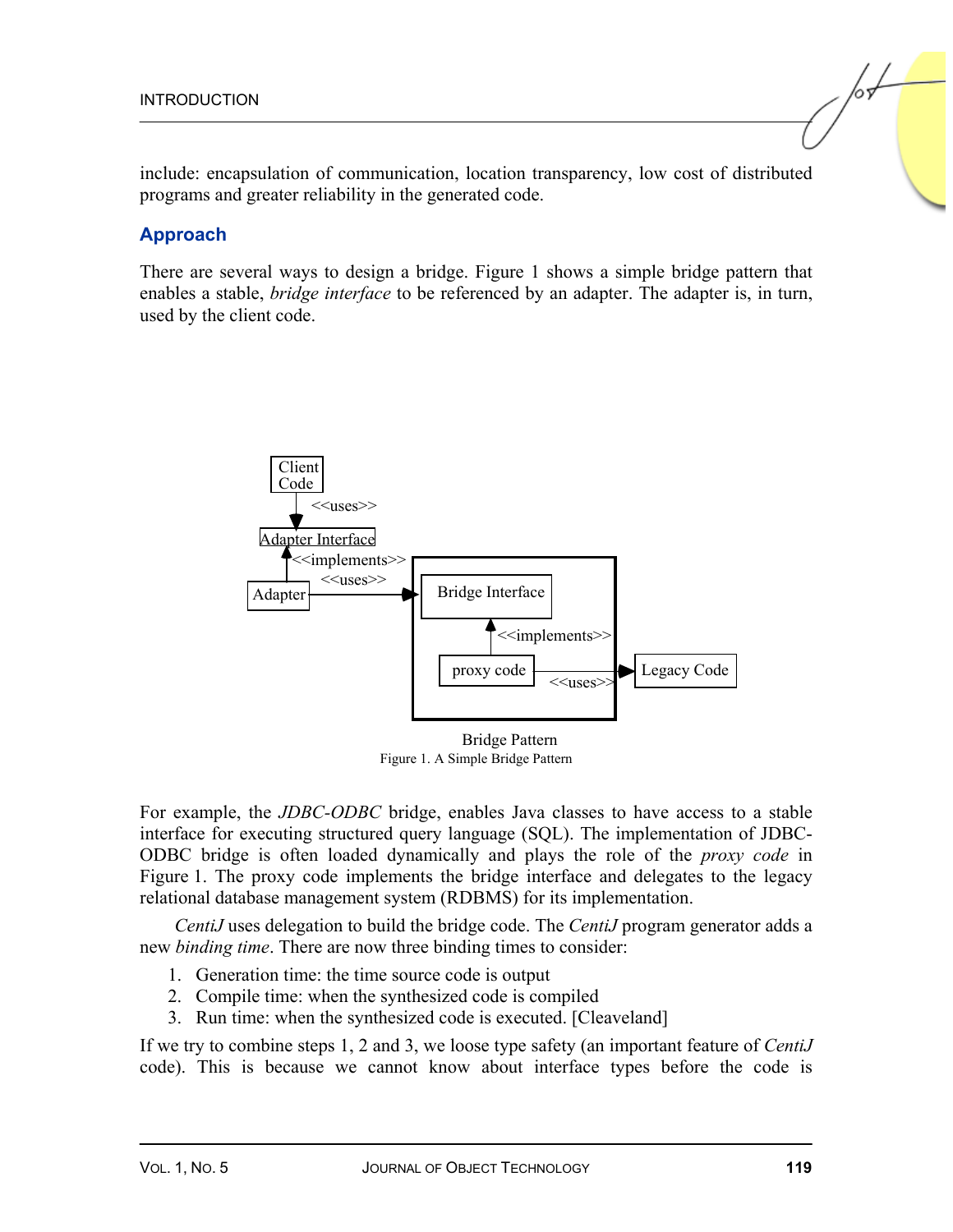synthesized and compiled. An alternate design (based in *dynamic proxies*) is discussed in Section 2.2.

*CentiJ's* program generator uses the *reflection* API. The *reflection* API enables running Java programs to discover information about types (i.e., classes and interfaces) at *runtime. CentiJ* not only leaves existing legacy code unmodified, the source code is not needed, since all the information needed to generate the RMI code can be obtained via reflection.

Figure 2 shows the RMI architecture retrofitted with the bridge pattern shown in Figure 1.



Figure 2 shows that the synthesized bridge code uses a *registry* in order to communicate its existence to the *client*. After the process of *discovery* (i.e., looking up the location of the server code) the *client* uses the network *transport* layer to communicate with the server. The registry acts as a broker, mapping reference to actual objects, registering and unregistering services. The RMI protocol supports a native SUN protocol as well as the Internet InterORB Protocol (IIOP) [Sun IIOP]. The client side of the RMI interface is called a *stub*. The server side of the *RMI* interface is called a *skeleton*. Invocation is generally unicast (i.e., point-to-point).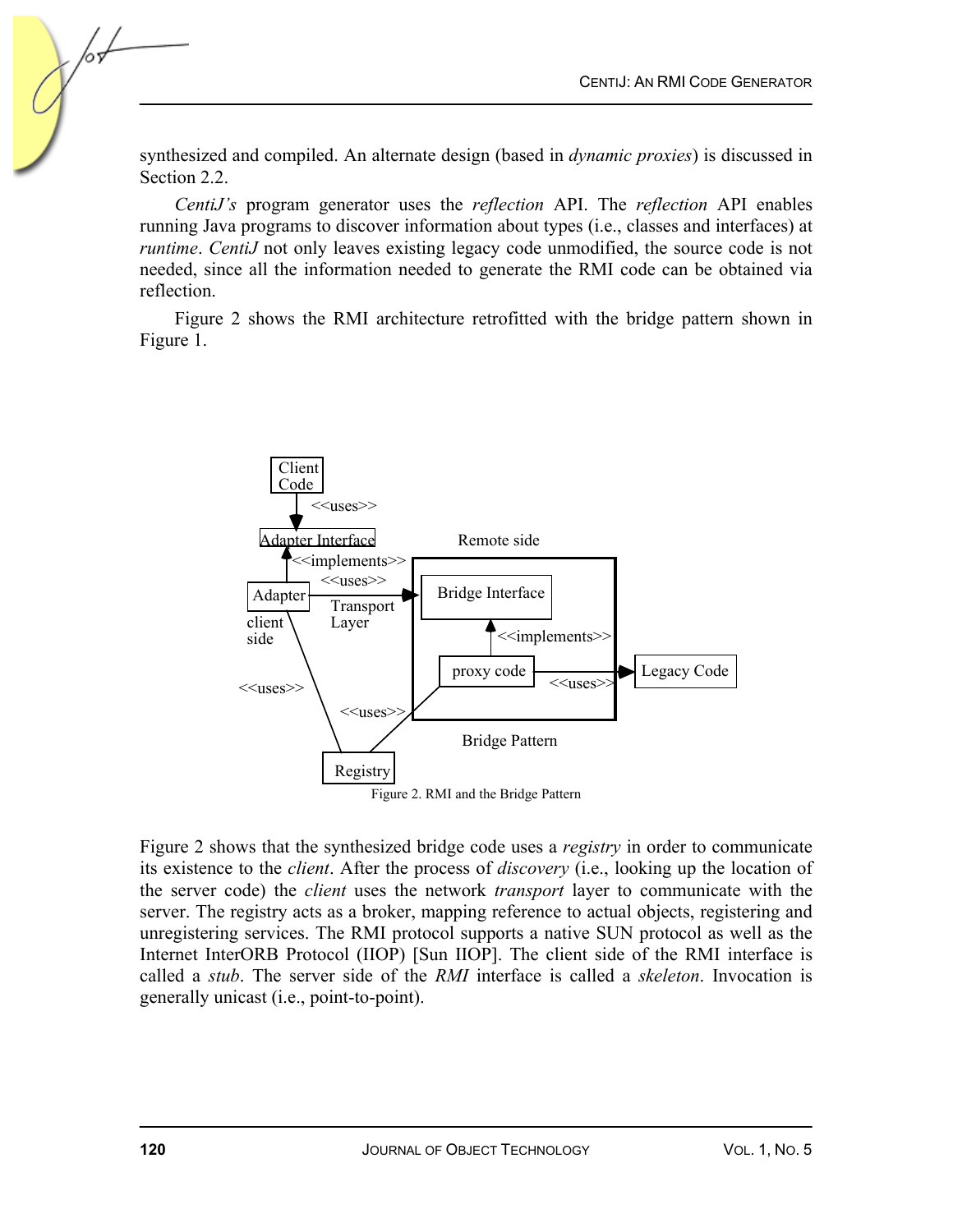## 2 VARIOUS BRIDGE IMPLEMENTATIONS

This section examines the various implementations of the bridge pattern. The alternatives are based in *delegation*. We describe the two types of delegation, dynamic and static. Dynamic delegation is delegation that is performed at run-time using dynamic class loading. Static delegation is delegation that is performed at compile time. *CentiJ's* static delegation technique generates Java source code that must be compiled to be used.

We show how dynamic delegation is easy to implement, but also represents a poor software engineering approach. We then examine static delegation as a sound software engineering practice. Finally we examine the two kinds of static delegation, manual and automatic. The automatic technique is a unique contribution of *CentiJ*. We show how automatic bridge synthesis eases the creation of proxy classes and interfaces.



Figure 3. Various Bridge Implementations

Figure 3 shows the various bridge implementations that we will consider. While manual static delegation is the most common, type-safe implementation of a bridge, it is also the most labor intensive. The new mode of *automatic static delegation* alters the economics of static delegation so that it is both type-safe and low-cost. Bridges can also be built using inheritance. Sorry to say, inheritance methods for building bridges are difficult to implement for a single-inheritance type language (like Java). This is because classes that comply with the RMI framework typically subclass the *UnicastRemoteObject* as shown in Appendix A.

## **What is Delegation?**

There is disagreement about what delegation is (and is not). According to one definition, delegation uses a receiving instance that forwards messages (or invocations) to its delegate(s). This is sometimes called a *consultation* [Kniesel]. This is the definition that we use in *CentiJ*.

Variations on delegation give rise to several *design patterns*. For example, if methods are forwarded without change to the interface, then you have an example of the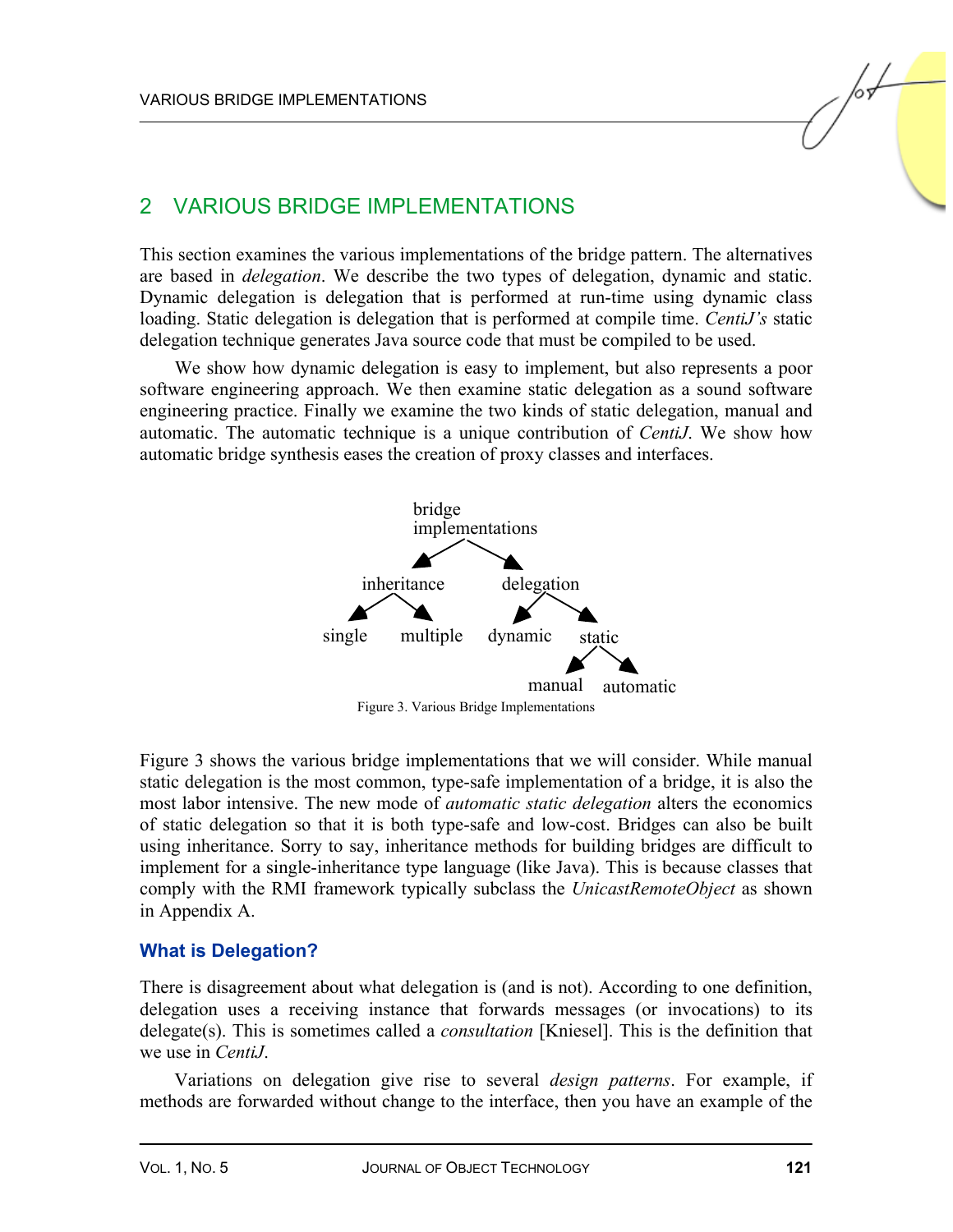*proxy pattern*. If you simplify the interface with a subset of methods to a set of delegates, then you have a *facade pattern*. If you compensate for changes (i.e., deprecations) in the delegates, and keep the client classes seeing the same contract, then you have the *adapter pattern*. If you add responsibilities to the proxy class, then you have the *decorator pattern* [Gamma 1995]. Thus, we define *static delegation* as compile-time, type-safe, message forwarding from a proxy class to some delegate(s).

Compare this to the definition given by Lieberman [Lie 1986]. With Liebermandelegation (i.e., *dynamic delegation*) the communications pattern is decided at run-time. Thus, compile-time checks are not performed and the message forwarding is not typesafe. In JDK1.3 dynamic delegation is more automatic (i.e., it is Lieberman-style). JDK 1.3 can build a proxy object from the reflection API called a *dynamic proxy class*.

Reflection enables a listing of methods and their signatures. These are used to *forward* invocations to the delegates contained by a *proxy* class. I call this *static proxy delegation*, in order to differentiate it from the *dynamic proxy classes* that have been introduced in JDK 1.3 [Sun 2000].

*CentiJ* refactors code in a *type-safe* way, without altering it. It is well known that improper refactoring can break subtle properties in a system. As a result, refactoring is generally followed by a testing phase [Katoaka]. By using an automatic code generation technique *CentiJ* reduces the need for extensive testing.

Before *CentiJ,* proxy classes were written manually using *manual static delegation*. In manual static delegation, an instance is passed to a proxy class as a parameter. A programmer writes *wrapper* code that *delegates* to the contained instance. The code that contains the wrapper code is called the *proxy* class. The code that contains the implementation code is called the *delegate*. For example:

```
Final class Movable { 
       int x = 0;int y = 0;public void move(int \mathbf{x}, int \mathbf{y}) {
          x = \_xiy = y } 
}
```
To add a feature to the *Movable* class we cannot subclass it, because the class is *final*. We might be tempted to modify the *Movable* class, however, source code might not be available. For example, suppose we want a *MovableMammal*: To leave the existing code unchanged, we use manual static delegation: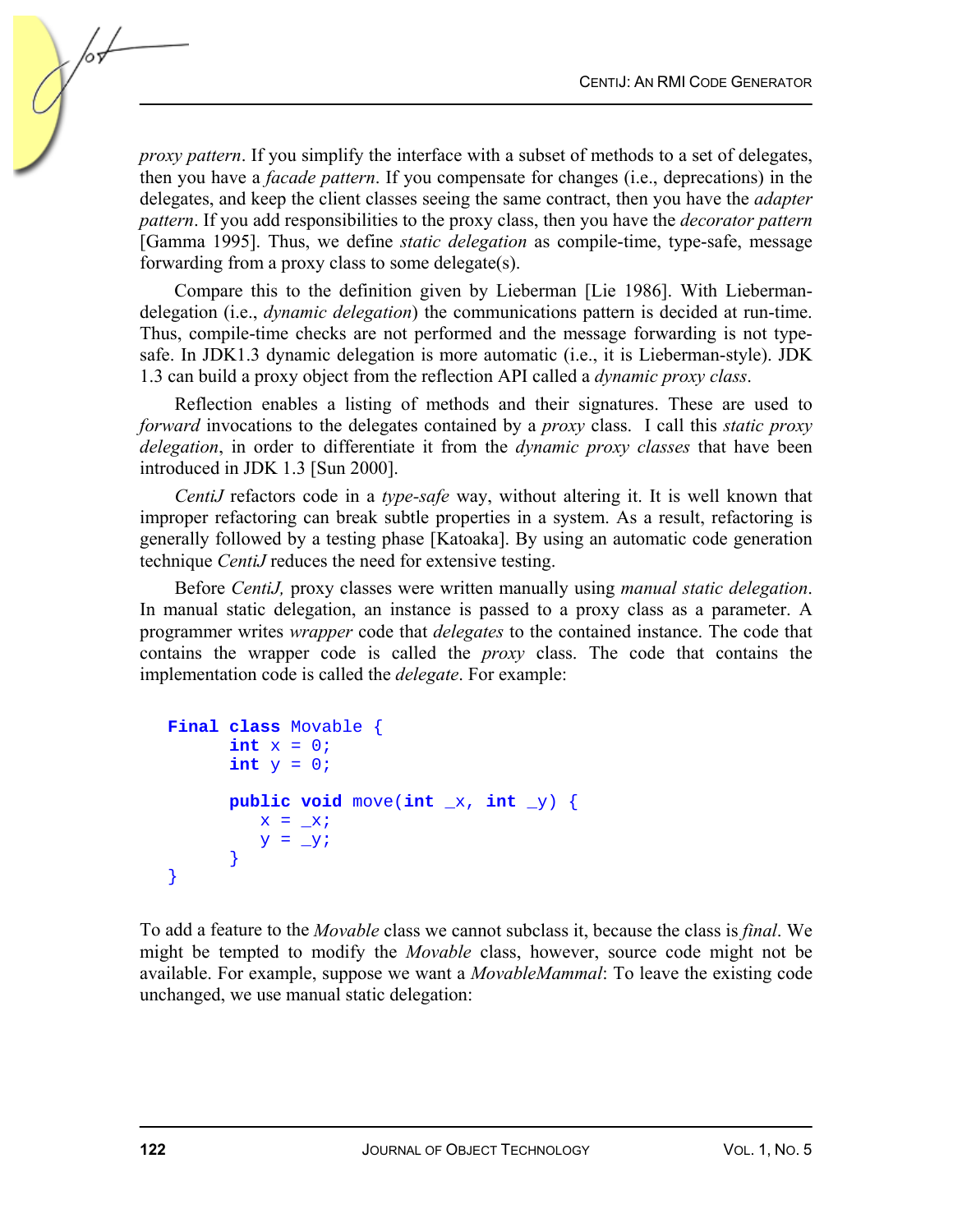```
class Mammal { 
       public boolean isHairy() { 
          return true; 
 } 
}
```
Our manually written delegation code follows:

```
public class MovableMammal { 
       Mammal m; 
       Movable mm; 
       MovableMammal(Mammal _m, Movable _mm) { 
         m = m;mm = mm; } 
// this is message forwarding 
       public void move(int x, int y) { 
         mm.move(x,y); } 
       public void isHairy() { 
          return m.isHairy(); 
 } 
}
```
*CentiJ* generates proxy classes, like the *MovableMammal* class, *automatically*. It even defines an *interface* to the *MovableMammal* so that the protocol of communication to the *MovableMammal* will always meet a minimum requirement. *CentiJ* generates code (and resolves name collisions) using the reflection API and either topological sorting or a GUI for programmer direction. This enables the automatic generation of bridge interfaces to large numbers of methods in a variety of classes. For example, the following code was generated automatically:

```
interface MammalMovableStub extends 
       MammalStub, MovableStub { 
} 
interface MammalStub { 
       public boolean isHairy(); 
 }
interface MovableStub { 
       public void move(int v0,int v1); 
  }
```
 $\sqrt{\frac{1}{2}}$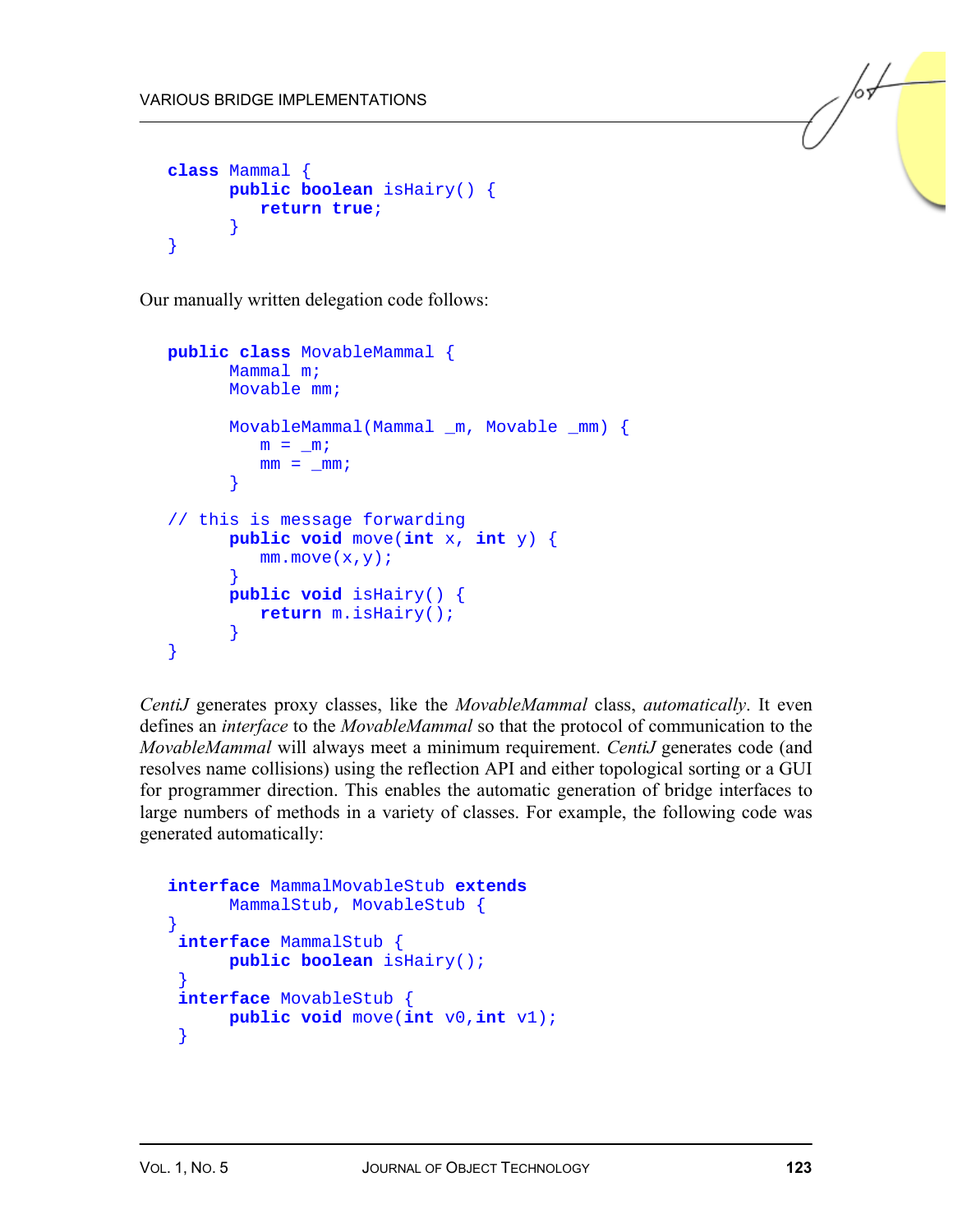While it is true that the *MovableMammal* is neither *Movable* nor a *Mammal*, it is equally valid to describe the *MovableMammal* as a new reference data type that has all the implementations of its delegates (*Movable* and *Mammal*). This delegation technique is different than one based in specialization, but it is more practical in a single-inheritance language.

It has been asserted that refactoring must be language dependent because it must understand the language of the programs that it is manipulating. This is generally untrue since our system makes use of the reflection API and this API (or its equivalent) could be written for almost any language, in theory [Johnson].

## **Dynamic Delegation vs. Static Delegation**

Delegation adds references to *helper* classes that can process the data, then delegate to the other classes for the implementation. Delegation has long been thought of as a generalization of inheritance (a point of view with which there is disagreement) [Aksit 1991] [Bracha].

Delegation has the disadvantage that:

- 1. The computational context must be passed to the delegate.
- 2. There is no straightforward way for the delegate to refer back to the delegating object [Viega].
- 3. The proxy class is coupled to the delegates.

With JDK 1.3, there is a new technique called *dynamic proxies* [Sun 2000]. Dynamic proxies have all the disadvantages of delegation and:

- 4. They are harder to understand than more static software.
- 5. Dynamic delegation is slower than static delegation.
- 6. The design has a counterintuitive class structure [Korman]
- 7. Type-safe dynamic delegation is impossible [Kniesel 98].

Point 7 requires some discussion. Dynamic proxies can't be compile-time checked for unresolved messages. In contrast, static delegation does provide compile-time checking of unresolved messages. This is a critical difference. Even inheritance will compile-time check unresolved messages. Thus, in the spectrum of type-safety, we have, in order of most-safe first:

- 1. Static delegation
- 2. Inheritance
- 3. Dynamic proxy classes

Inheritance is less type-safe than static delegation because shadowing is typically allowed, without warning, at compile time. Thus, some unexpected behavior can result. This raises the *problem of disambiguation*.

*CentiJ* solves the problem of disambiguation by topological sorting or by using a GUI that requires selection from the methods with conflicting signatures. *CentiJ* used to output ambiguous code, allowing the programmer to resolve ambiguities at compile-time. The last technique was found unreliable since the programmer was performing an errorprone activity.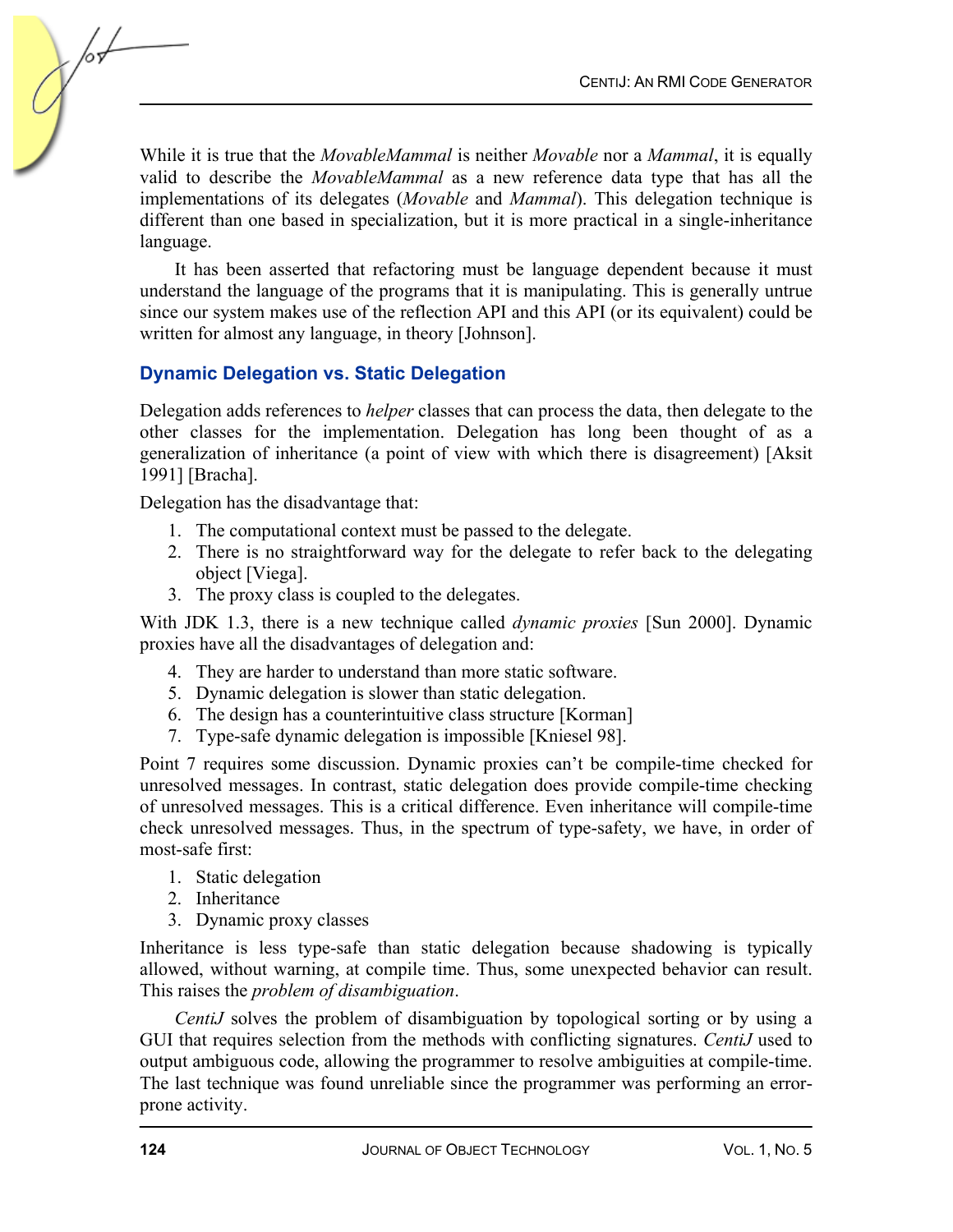

Figure 4. The Disambiguation GUI

Figure 4 shows the GUI presented to the programmer during the disambiguation process. Such a system runs counter to the delegation described by Kniesel. Kniesel has defined delegation as having automatic method forwarding (i.e., Lieberman delegation). We prefer to use the term *dynamic delegation*. The static method forwarding (which Kniesel says is not "true" delegation) is what I define as static delegation [Kniesel 99] [Kniesel 01]. Static delegation is type-safe, dynamic delegation is not. The methods invoked remain the same, but the change in behavior comes from a change in *implementation*.

Stroustrup tried an implementation of dynamic delegation in C++. He reported that every user of the delegation mechanism "suffered serious bugs and confusion". He says that the primary reasons are that functions in the proxy do not override functions in the delegate and functions in the delegate can not get back to the proxy (i.e., the *this* is in a different context). Stroustrup mentions a solution, by manually forwarding a request to another object (i.e., static delegation) [Stro 1994].

The static delegation of *CentiJ* alters behavior in a type-safe way, at run-time, by using polymorphic delegates.

Manual delegation has the disadvantage that:

- 1. Tedious wrappers need to be written for each method.
- 2. Manually writing forwarding methods is error-prone.
- 3. Programmers write arbitrary code in a forwarding method. This can give an object inconsistent interface.
- 4. Programmers must decide which message subset must be forwarded.

Automatic proxy synthesis overcomes these problems:

- 1. *CentiJ* does not generate arbitrary code.
- 2. The interface to the instances remains consistent.
- 3. The delegation is subject to in-line expansion and is more efficient than multiple inheritance or dynamic proxies
- 4. The mechanism for forwarding is obvious and easy to understand.
- 5. The proxy is coupled to the delegate in a more controlled manner than dynamic delegation.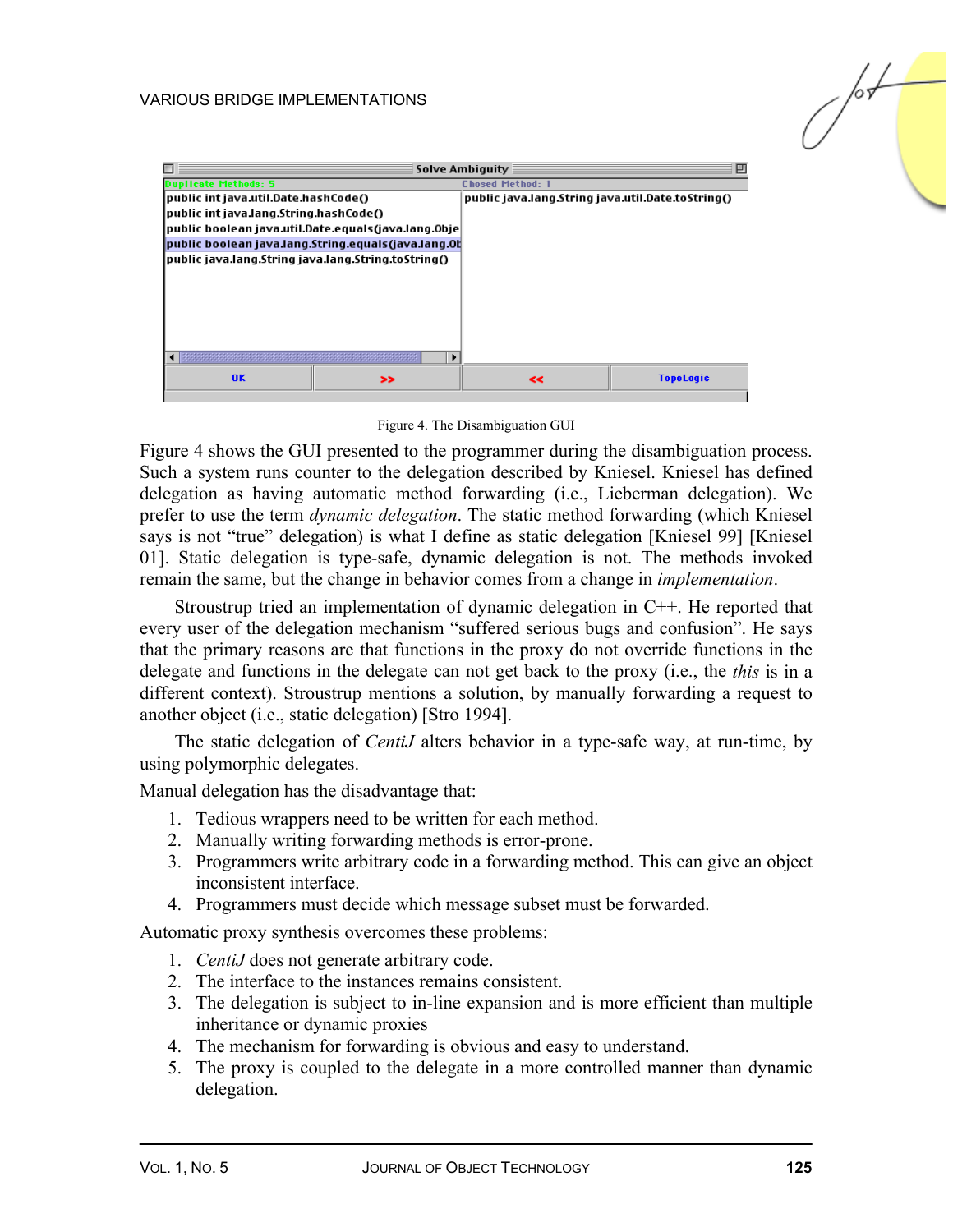- 6. Classes that use the proxy are presented with a stable bridge interface.
- 7. *CentiJ* lowers the cost of software maintenance via automatic code generation.

Problems that remain unsolved by *CentiJ* include:

- 1. Lack of straightforward way for the delegate to refer back to the delegating object [Viega].
- 2. The computational context must still be passed to the delegate [Kniesel].
- 3. The proxy class is fragile. If the interface to the delegate changes, the forwarding method in the proxy must change [Kniesel 1998].
- 4. A new binding time is needed with static proxy delegation (automatic or manual).

In comparison, dynamic proxy classes generate runtime errors, run slower and need no pre-compilation. We favor compile-time errors over runtime errors, and so find our technique superior in this regard. The trade-off is *pay now* or *pay later*.

Semi-automatic synthesis of delegation code addresses the time-consuming and error-prone drawback of manual delegation. It is also easier to understand. The basic issue is that a balance must be struck between code reuse and the fragility that arises from *coupling*, a measure of component interdependency. This balance is obtained by good object-oriented design (and is hard to automate!). *CentiJ* uses the following Stroustrupsuggested rules for code generation:

- 1. Ambiguities are illegal.
- 2. Only public methods are available
- 3. The methods are all public in the proxy class.
- 4. Subtyping is done with interfaces, not proxies.
- 5. Both proxy classes and interfaces are synthesized automatically.
- 6. Type checking is static.
- 7. Ambiguity resolution is static (i.e., done at code synthesis time).

*CentiJ* code, once compiled, never gets messages like "can't find method" [Wand]. Appendix A and Appendix B show examples of automatically generated *CentiJ* code, and its use.

## **Summary of findings**

We have reviewed different techniques for implementing the bridge pattern. We discussed using language extension to add delegation, language extension to add multiple inheritance, API extension to add delegation and API extension to add manual delegation. Approaches that use language extension fail for pragmatic reasons (lack of compatible tools, slow adoption, slow code, etc.). Approaches that use API extension are easier to deploy, in general, since they work with existing frameworks.

Generally, inheritance enables shared behavior. Some have argued that subtyping (i.e, the multiple-inheritance of interfaces in Java) is not inheritance. In fact, the bridge pattern divorces specification from implementation.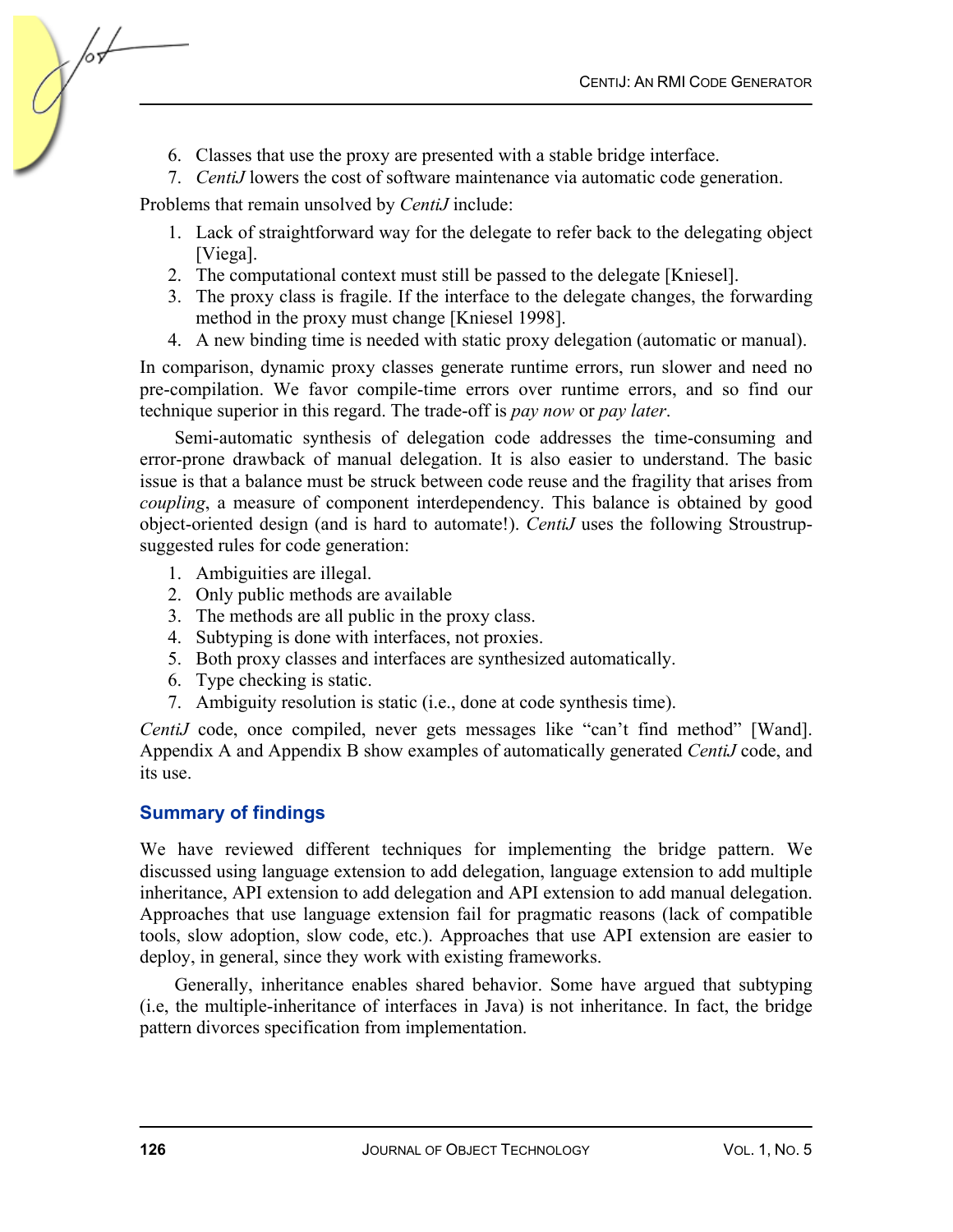#### VARIOUS BRIDGE IMPLEMENTATIONS

| single inheritance    | multiple inheritance       | manual static<br>delegation          | automatic static<br>delegation               | dynamic proxies                      |
|-----------------------|----------------------------|--------------------------------------|----------------------------------------------|--------------------------------------|
| Subclasses must       | Subclasses must            | The computational                    | The computational                            | The computational                    |
| inherit only a single | inherit only a single      | context must be                      | context must be                              | context must be                      |
| implementation from   | implementation from        | passed to the                        | passed to the                                | passed to the                        |
| a super class.        | a super class.             | delegate.                            | delegate.                                    | delegate.                            |
|                       | The topological            | There is no                          | There is no                                  | There is no                          |
|                       | sorting of the super-      | straightforward way                  | straightforward way                          | straightforward way                  |
| Inheritance           | classes have been          | for the delegate to                  | for the delegate to                          | for the delegate to                  |
| compromises the       | cited as a fruitful        | refer back to the                    | refer back to the                            | refer back to the                    |
| benefits of           | source of bugs             | delegating object                    | delegating object                            | delegating object                    |
| encapsulation [Coad]. | [Arnold 1996].             | [Viega].                             | [Viega].                                     | [Viega].                             |
|                       |                            |                                      |                                              |                                      |
|                       | Inheritance                |                                      |                                              |                                      |
| Inheritance           | compromises the            | The proxy class is<br>coupled to the | The proxy class is<br>coupled to the         | The proxy class is<br>coupled to the |
| hierarchy changes     | benefits of                |                                      |                                              | delegates.                           |
| are unsafe [Snyder].  | encapsulation [Coad].      | delegates.                           | delegates.                                   |                                      |
| Conflicts between     |                            |                                      |                                              |                                      |
| multiple parents are  |                            |                                      |                                              |                                      |
| not reported.         |                            |                                      |                                              |                                      |
| Ambiguity resolution  |                            |                                      |                                              |                                      |
| has long been known   |                            |                                      |                                              | They are harder to                   |
| as a problem with     | Inheritance                | Tedious wrappers                     | The synthesis does                           | understand than                      |
| inheritance           | hierarchy changes          | need to be written                   | not generate                                 | more static                          |
| [Kniesel].            | are unsafe [Snyder].       | for each method.                     | arbitrary code.                              | software.                            |
|                       |                            |                                      |                                              |                                      |
|                       | Conflicts between          |                                      |                                              |                                      |
|                       | multiple parents are       |                                      |                                              |                                      |
|                       | not reported.              |                                      |                                              |                                      |
|                       | Ambiguity resolution       |                                      |                                              |                                      |
|                       | has long been known        |                                      |                                              |                                      |
|                       | as a problem with          | Manually writing                     | The interface to the                         | Dynamic delegation                   |
|                       | inheritance                | forwarding methods                   | instances remains                            | is slower than static                |
|                       | [Kniesel].                 | is error-prone.                      | consistent.                                  | delegation.                          |
|                       | Taxonomically              |                                      |                                              |                                      |
|                       | organized data has         | Programmers write                    |                                              |                                      |
|                       | become                     | arbitrary code in a                  |                                              |                                      |
|                       | automatically              | forwarding method.                   | The delegation is                            |                                      |
|                       | associated with            | This can give an                     | subject to in-line                           | The design has a                     |
|                       | object-oriented            | object an                            | expansion and is                             | counterintuitive                     |
|                       | programming<br>[Cardelli]. | inconsistent<br>interface.           | more efficient than<br>multiple inheritance. | class structure<br>[Korman]          |
|                       |                            | Programmers must                     | The mechanism for                            | Type-safe dynamic                    |
|                       | Java has no built in       | decide which                         | forwarding is                                | delegation is                        |
|                       | support for multiple       | message subset must                  | obvious and easy to                          | impossible [Kniesel                  |
|                       | inheritance                | be forwarded.                        | understand.                                  | 98].                                 |
|                       |                            |                                      | Proxy is coupled to                          |                                      |
|                       | Extensions to the          |                                      | the delegate in a                            |                                      |
|                       | language are               |                                      | more controlled                              |                                      |
|                       | generally                  | The compilation of                   | manner than                                  |                                      |
|                       | incompatible with          | generated code, is                   | automatic dynamic                            |                                      |
|                       | legacy code                | required                             | delegation.                                  |                                      |
|                       |                            |                                      | Adapters possible                            |                                      |
|                       |                            |                                      | Lower the cost                               |                                      |
|                       |                            |                                      | maintenance,                                 |                                      |
|                       |                            |                                      | improved reusability                         |                                      |
|                       |                            |                                      | The compilation of                           |                                      |
|                       |                            |                                      | generated code, is                           |                                      |
|                       |                            |                                      | required                                     |                                      |
|                       |                            |                                      |                                              |                                      |

#### Figure 5. Summary of trade-offs

Figure 5 shows the trade-off summary for implementing the bridge pattern. A comparison is made between the various kinds of delegation with the various kinds of specialization. There are two kinds of specialization, single-inheritance and multiple-inheritance. There are two basic kinds of delegation, dynamic and static. The dynamic delegation is slow and makes type-safety impossible. The static delegation is fast, and type-safe. There are two kinds of static delegation, manual and automatic. The manual delegation requires programmers write method-forwarding code, a process that is both error-prone and /02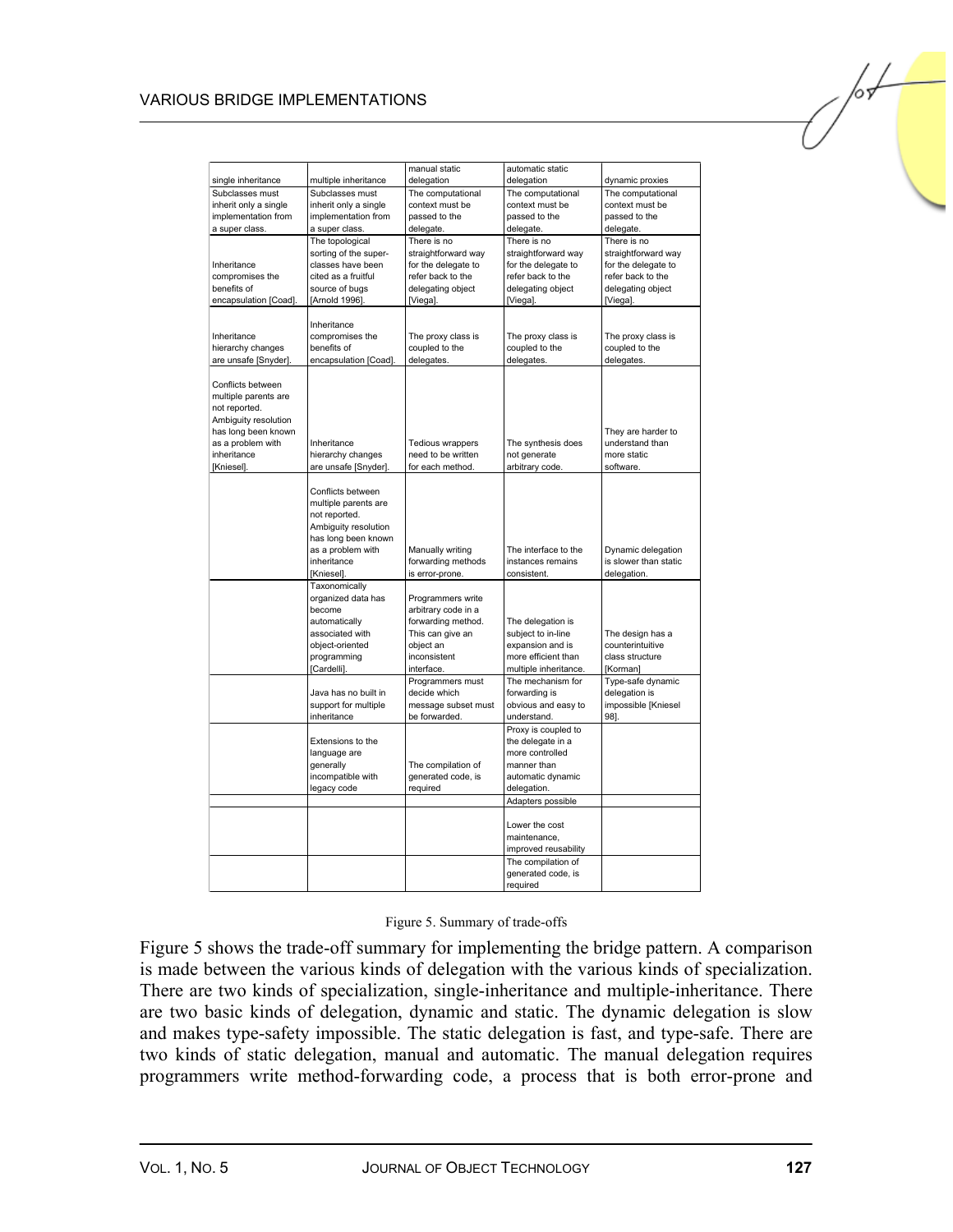tedious. The automatic-static delegation has been shown to be an easy-to-deploy technique that generates proxy classes that are both type-safe and easy to understand.

## 3 RELATED WORK

There are several projects that aim at making Java programs parallel. Once example is the *Do!* project [Launay]. The *Do!* project does not use a static refactoring of the code to help with distrubutions instead it uses special kinds of distributed *collections* to explictly express concurrency.

Another tool, *Orca* automated distribution decisions using a run-time system for placement and replication selection for remote jobs [Bal]. The *Ninja* project uses clusters of workstations, active proxies and low-level bytecode specialization for fine-grained parallelism. The *Pangaea* system uses a static source code analysis and a middleware back-end to distribute centralized Java programs. *J-Orchestra* takes the approach of finegrained automatic parallelism using byte-code output from the Java compiler. *J-Orchestra*, *Do!*, *Orca, Ninja* and *Pangaea* do not attempt to perform any type of refactoring or code generation. Also they try to automate the decision for placing programs on other systems (a decision that is hard to automate). Their fine-grained approach to automating parallelism does not take into account the programmers' input (which often stems from specialized knowledge about the problem domain and code structure). [Tilevich] [Spiegel] [Spiegel 2000] [ Gribble].

Means of automating RMI are not new. *JavaParty has* been around for some time (see [http://wwwipd.ira.uka.de/JavaParty/tour.html\)](http://wwwipd.ira.uka.de/JavaParty/tour.html). However, it requires that the language be modified. Further, it does not gather instances to build bridges as *CentiJ* does.

Tools for refactoring code automatically are not new [Opdy92b], [Opdy93a], [John93b] [Casais]. Language independent tools for refactoring code are not new either [Tichelaar]. Even the use of explicit and parametrical bindings to create type-safe inheritance is not new [Hauck]. Manual refactoring has long been recognized as an important component in extreme programming [Deursen]. All these refactoring techniques alter existing code, something *CentiJ* does not do.

Other source-code based tools for automatic refactoring include the Smalltalk Refactoring Browser [Roberts], the IntelliJ Renamer [\(http://www.intellij.com\)](http://www.intellij.com), which supports renaming of identifiers and the *Xref-Speller* [\(http://www.xref-tech.com/speller/\)](http://www.xref-tech.com/speller/) which supports set refactorings. The *Xref-Speller* is based in *emacs* macros and serves to perform a cross-reference analysis. This is useful for the renaming feature, (and its ability to generate cross-linked html code). The Daikon invariant detector reads source code and depends on instrumentation of the source code for full function [\(http://sdg.lcs.mit.edu/~mernst/daikon/\)](http://sdg.lcs.mit.edu/~mernst/daikon/). None of the afore mentioned tools automate bridge synthesis. This is also true for the class composition proposed by Harrison and Ossher [Harrison].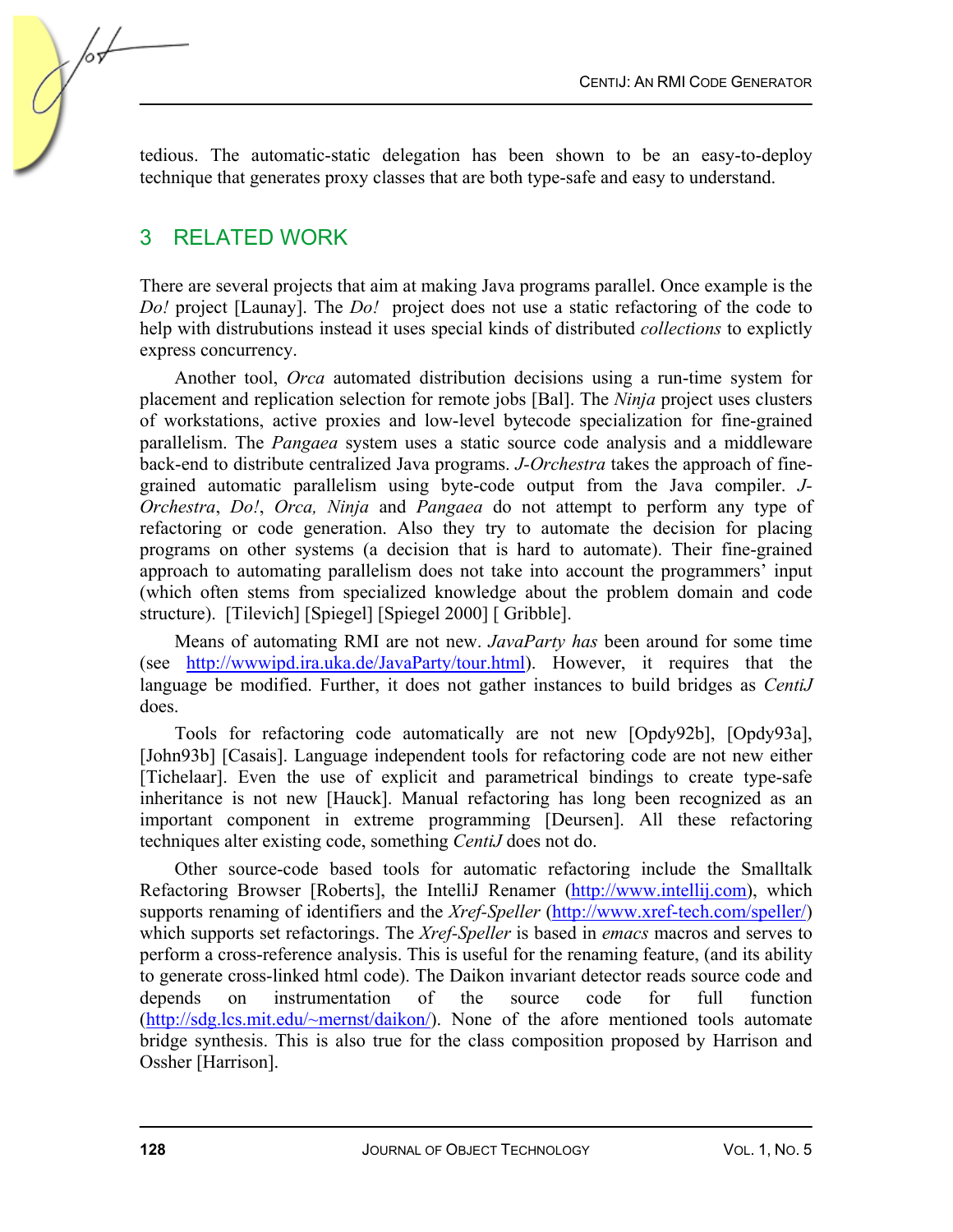Casais has worked on automatic restructuring of the class hierarchy (by altering source code). The idea is that subclasses inherit everything from the superclasses. Also, *CentiJ* interfaces are used to capture information about the type hierarchy, not subclasses.

Fanta and Rajlich have also worked on altering existing code, by moving functions around, expelling them from classes, refactoring properties and updating invocations to these elements. Moore has also worked on automatic refactoring and method restructuring. This work refactors expressions from methods. The Guru tool of Moore automatically refactors common code out of methods into abstract super-classes. For a programming language that lacks multiple inheritance (like Java) this effort can adversely affect how methods can be shared [Moore]. Casais claims that there may not be any case studies on the automatic reorganization of class hierarchies [Casais]. Thus, the question of how the code quality is changed by these systems remains open.

Our technique for static delegation requires that every instance be passed to a proxyclass, along with its execution context. Thus a programmer's updates in the protocol for communicating the means to pass parameters will have to be updated in the proxy class. This is the solution I took in *Java Digital Signal Processing* [Lyon 1998].

The *CentiJ* approach to automating the synthesis of bridge code is like the preprocessor approach of the *Jamie* system used by [Viega]. A problem with *Jamie* is that it extends the language by creating a macro-preprocessor. Also, *Jamie* uses *dynamic* delegation.

The LAVA language extends Java to provide for delegation. Kniesel says that current implementations of LAVA have an efficiency that is unacceptable [Kniesel 98] [Kniesel 99]. In comparison, *CentiJ* is fast. In fact, with in-lining enabled, there is *no performance degradation*.

Fisher and Mitchell provide a new delegation-based language [Fisher]. The primary advantage of the Fisher-Mitchell system is its ability to infer type, resolving method names at compile-time. Sorry to say, they had to devise a new language for this. In comparison, *CentiJ* works by API extension, rather than by creating a new language. An API extension is easier to deploy into an existing environment than a new language.

Delegation has been cited as a mechanism to obtain implementation inheritance via composition [Lie 1986], [Jz 1991]. Delegation was introduced in a prototype-based object model by Lieberman in 1986 [Lie 1986]. Lieberman indicated that delegation is considered safer than inheritance because it forces the programmer to select which method to use when identical methods are available in two delegate classes. Systems, like *Kiev,* extend the Java language so that it has multiple inheritance of implementation [\(http://www.forestro.com/kiev/kiev.html\).](http://www.forestro.com/kiev/kiev.html) Such language extensions are non-standard and unportable.

Reverse engineering programs, such as *Lackwit*, are able to discover inheritance relationships with greater ease than composition associations [O'Callahan]. That is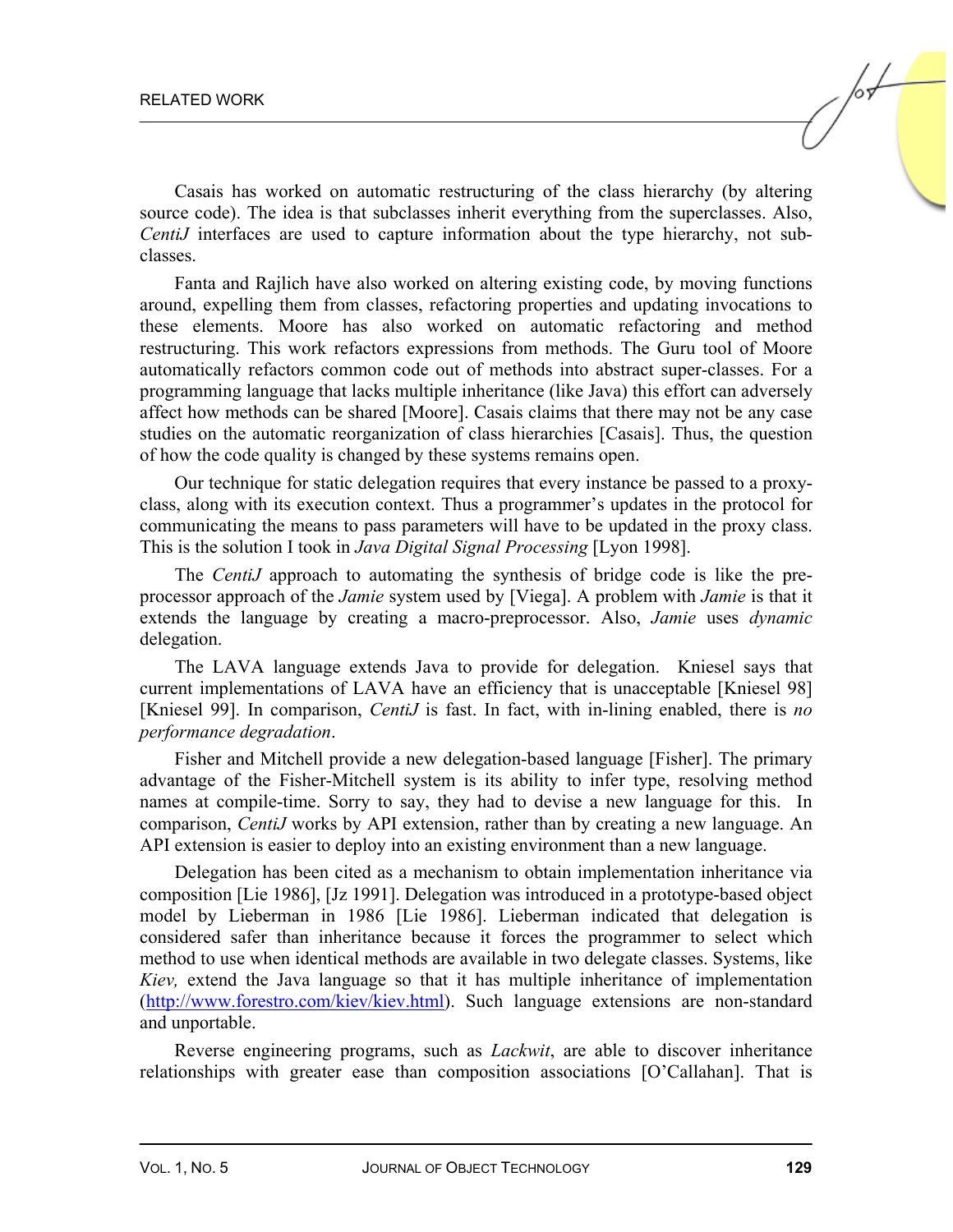because the inheritance association implies a specialization semantic. On the other hand, composition association scales better than signle inheritance.

Message forwarding is an implementation sharing mechanism [Kniesel]. Experts have disagreed on this point, saying that delegation is a form of class-inheritance (since the execution context must be passed to the delegate). I take the opposite view, as classinheritance type of sharing of context involves name sharing, property sharing and method sharing. Sharing via delegation is instance sharing. The semantics of instance sharing enable a control of the coupling between instances. This provides a mechanism for reuse without introducing uncontrolled cohesion (which increases brittleness in the code) [Bardou]. Tim Lavers published a technique for automatically generating RMI source code [Lavers]. It is very close to what *CentiJ* presents except that it does not gather the instances to build a bridge class, and makes use of dynamic proxy invocation. Also, it creates the stubs and skeletons via a dynamic invocation of RMIC (which is generally unreliable, and non-portable, in our experience). The reliabilty issue is raised by making use of platform dependent invocations to the operating system (hard-coding pathnames in the process).

In summary, all the refactoring systems reviewed in this section (except [Lavers]) not only need to read the source code, but they are like the *Elbereth* system in that they alter source code [Korman]. In the literature that we have reviewed, we have yet to find a means for automatically creating the bridges created by *CentiJ*. A macro system (or templates) would be a logical means of providing this ability, but, sorry to say, this would a require a modification of Java.

Methods for automatically generating adapters are not new. In fact, C++ has had a template feature for years [Stroustrup 1991]. Sorry to say, Java has no template feature, and one is needed. In answer to this need Veldhuizen created a Java pre-processor called *Lunar* [Veldhuizen 2000]. The goal of Lunar, however, is to post-process the Java into C, for the purpose of optimization of computation. Volanschi et Al. extend the Java language to implement specialization classes, as did Viroli et Al. [Volanschi ] [Viroli ]. Meyers et Al. have also proposed extending Java in order to add "generics" in Java (another name for templates). Sun has taken up the task of modifying Java to add generics in a draft version of their compiler. The language feature is said to be the second most often asked for language extension of Java. Sorry to say, the draft and specification are held as proprietary to the Java developer connection, and therefore cannot be disclosed here.

There are compelling arguments against altering the Java language in order to add generics. For one, it will make the language more complicated. Adding some API calls to generate source code is an easy to deploy technique and leaves Java compatible. Since Java is linked in runtime, templates will require code replication (like  $C^{++}$ ). This is just as easy to do with an API as it is with a pre-processor built into the compiler. Naturally, the generated code would be faster if generics were included as a part of the JVM, but speed was never a design goal of the Java language (as far as I know).

## 4 CONCLUSIONS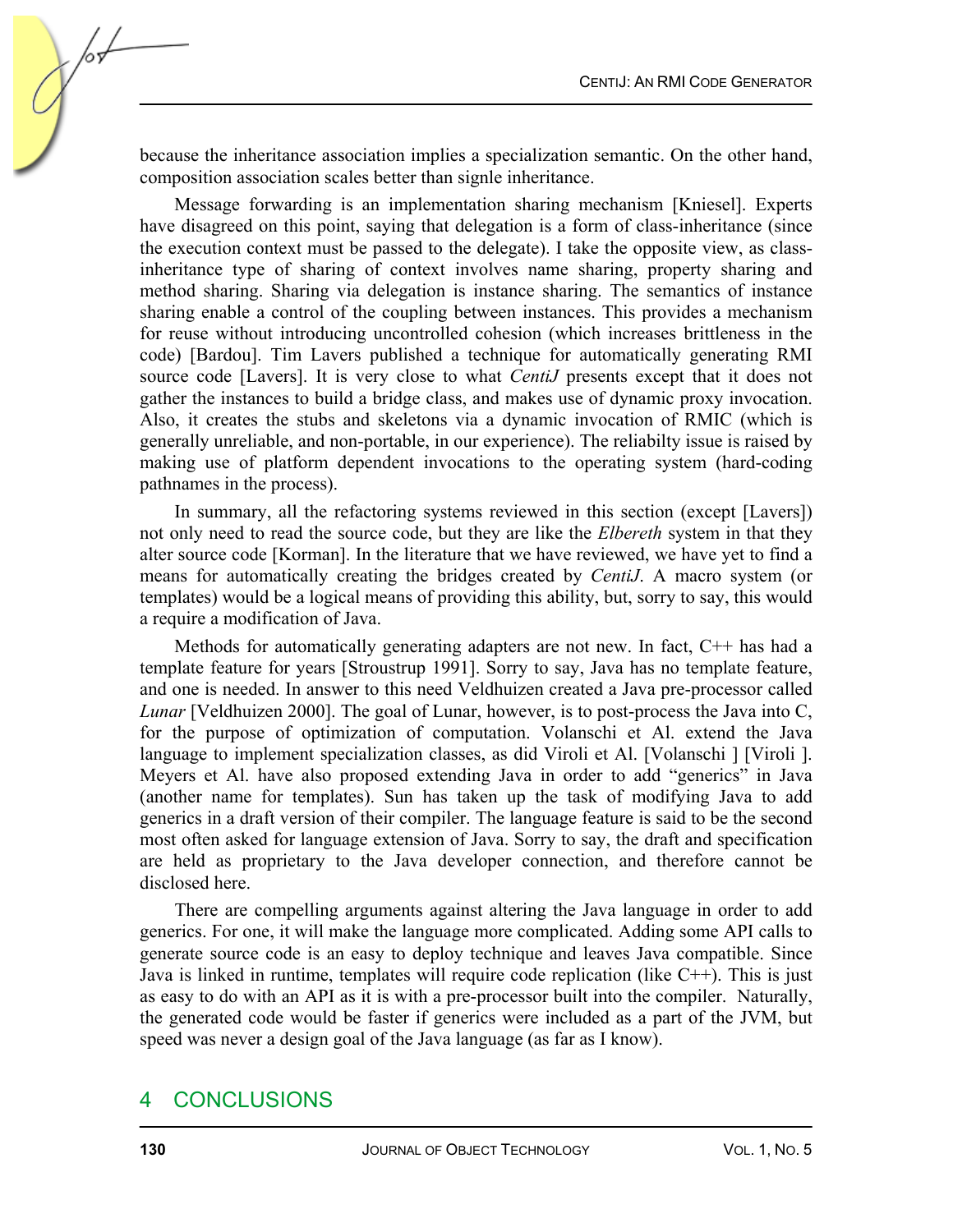*CentiJ* does method forwarding across a transport layer in a manner invisible to the programmer. This helps to isolate client code from changes in the interfaces in the delegates. *CentiJ* can use a fully automatic system for resolving method ambiguity (via topological sorting).

Delegation with static binding enables inlining of code. Thus static delegation does not suffer from the performance degradation of dynamic delegation.

In brief:

- 1. Dynamic delegation is more automatic than static delegation.
- 2. Dynamic delegation is not type-safe, but static delegation is.
- 3. Automatic static delegation is almost as automatic as dynamic delegation, and just as type safe as static delegation.

The choice between static and dynamic delegation is a choice between safety and flexibility. [Agesen].

The following are some heuristics for the use of *CentiJ*:

- If polymorphism is needed, then use the automatically generated interface stubs, that *CentiJ* provides.
- If proxies are needed, then use *CentiJ* for generating proxies.
- If source code is unavailable, there may be little other choice.
- If source code is available, refactoring by hand may lead to better code, but may have an effect on a large number of client classes and require testing.
- If many programmers require a stable interface, then use the automatically generated bridge.
- In the case where the contracts shift in the delegates, allow the facade to become an adapter-facade-proxy, in order to protect the clients.

Deepening subclasses in order to add features is a fast way to create poor code that is very fragile. It is a poor way to introduce sub-typing. Only use subclasses if the class theoretic approach is appropriate to the domain, and then only if the taxonomic hierarchy is unlikely to change.

*CentiJ* decouples proxy delegation from subtyping. Benefits include:

- 1. An upwardly compatible extension.
- 2. Realistic performance.
- 3. A practically useful tool.
- 4. Inheritance restricted to subtypes only.
- 5. Name collisions resolved by topological sorting or programmer interaction.
- 6. No need for access to existing source code

In brief, automatic program generation of proxy classes provides a new way to refactor legacy code and alters the economics of implementation reuse in single inheritance type languages.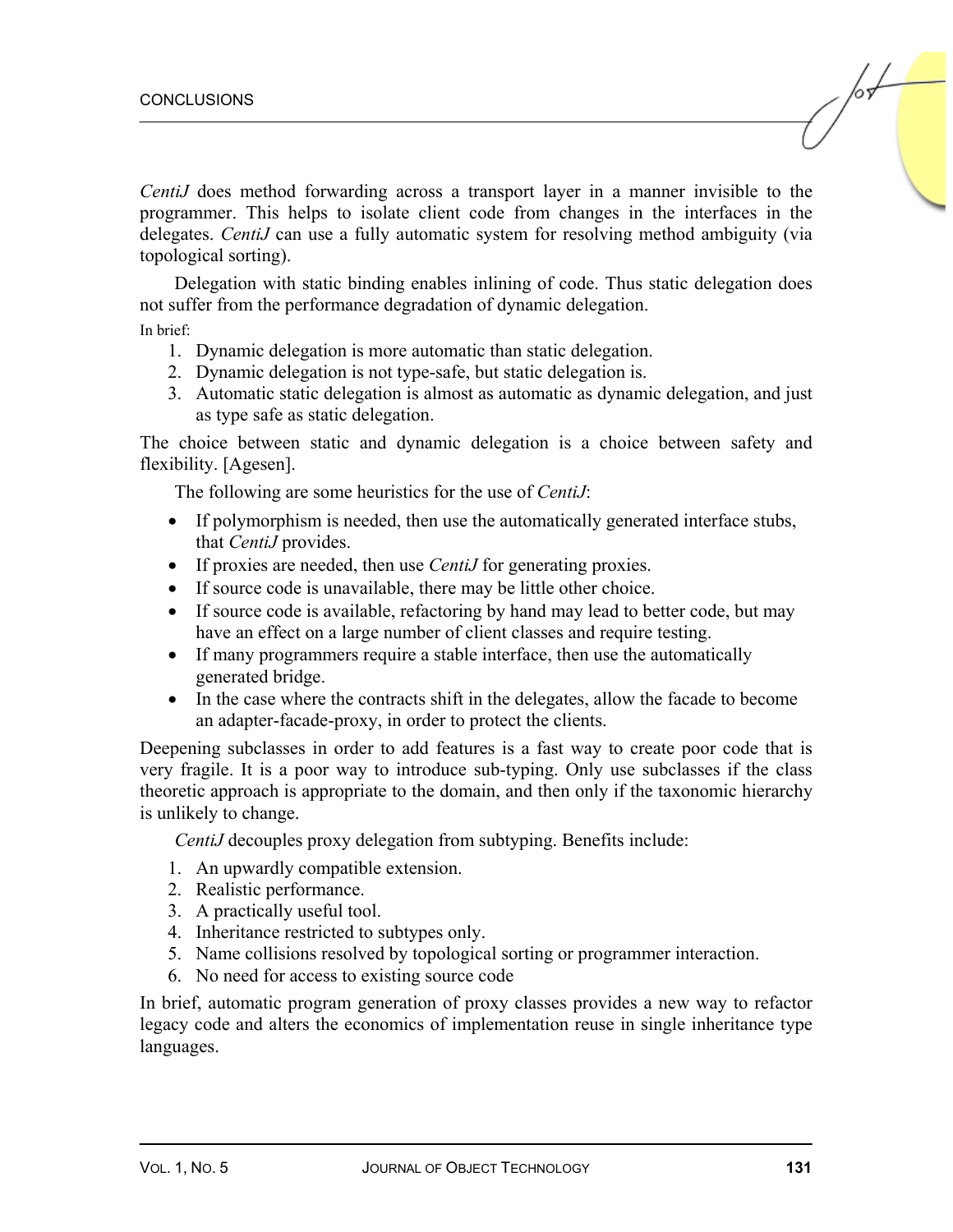## 5 FUTURE WORK

More work is required to quantify the improvement accomplished by *CentiJ's* refactoring techniques. Metrics to quantify these improvements are elusive.

A next step in automation is the selection of which instance should be remotely invoked. Currently, we need a programmer for this. At present, fully-automatic systems can not overcome the limits of gnoseology in order to improve on the epistemology. A semantic network may help.

Casais claims that there may not be any case studies on the automatic reorganization of class hierarchies [Casais]. Thus, the question of how the code quality is changed by these systems remains open.

When the communication between agents is based on a modified interface we create what has been termed a *contract network protocol* [Davis and Smith]. A *contract network protocol* helps to isolate a system from deprecations in the delegate methods. Sun's repeated introduction of deprecation into its API's has become epidemic. To determine if a *contract network protocol* could help keep these deprecations from propagating to exsiting code is a topic of future research.

Given a registration mechanism (like the RMIRegistry) it should be possible to automate the program generation of the code for distributed computation. Of course a programmer will still be needed to decide where to segment the problem.

Distributed computation on an unreliable network is an open problem. Also difficult is to determine how to dynamically load balance the computations across such a network. We presently have a method for sorting machines by load and returning the least loaded machine from a list. Sorry to say, the method is based on a shell script and only works for Unix machines. This should be replaced by dynamically benchmarking the speed of a loaded JVM.

## 6 REFERENCES

- [Agesen] Ole Agesen, Jens Palsberg, and Michael I. Schwartzbach. "Type Inference of SELF: Analysis of Objects with Dynamic and Multiple Inheritance". In *ECOOP '93 Conference Proceedings*, p. 247-267. Kaiserslautern, Germany, July 1993
- [Aksit 1991] Mehmet Aksit, Jan Willem Dijkstra. "Atomic Delegation: Object-oriented transactions", *IEEE Software*, Los Alamitos, CA, IEEE Computer Society. March 1991.pps. 84-92.
- [Arnold 1996] Ken Arnold and James Gosling. *The Java Programming Language*, Addison-Wesley, Reading, MA. 1996.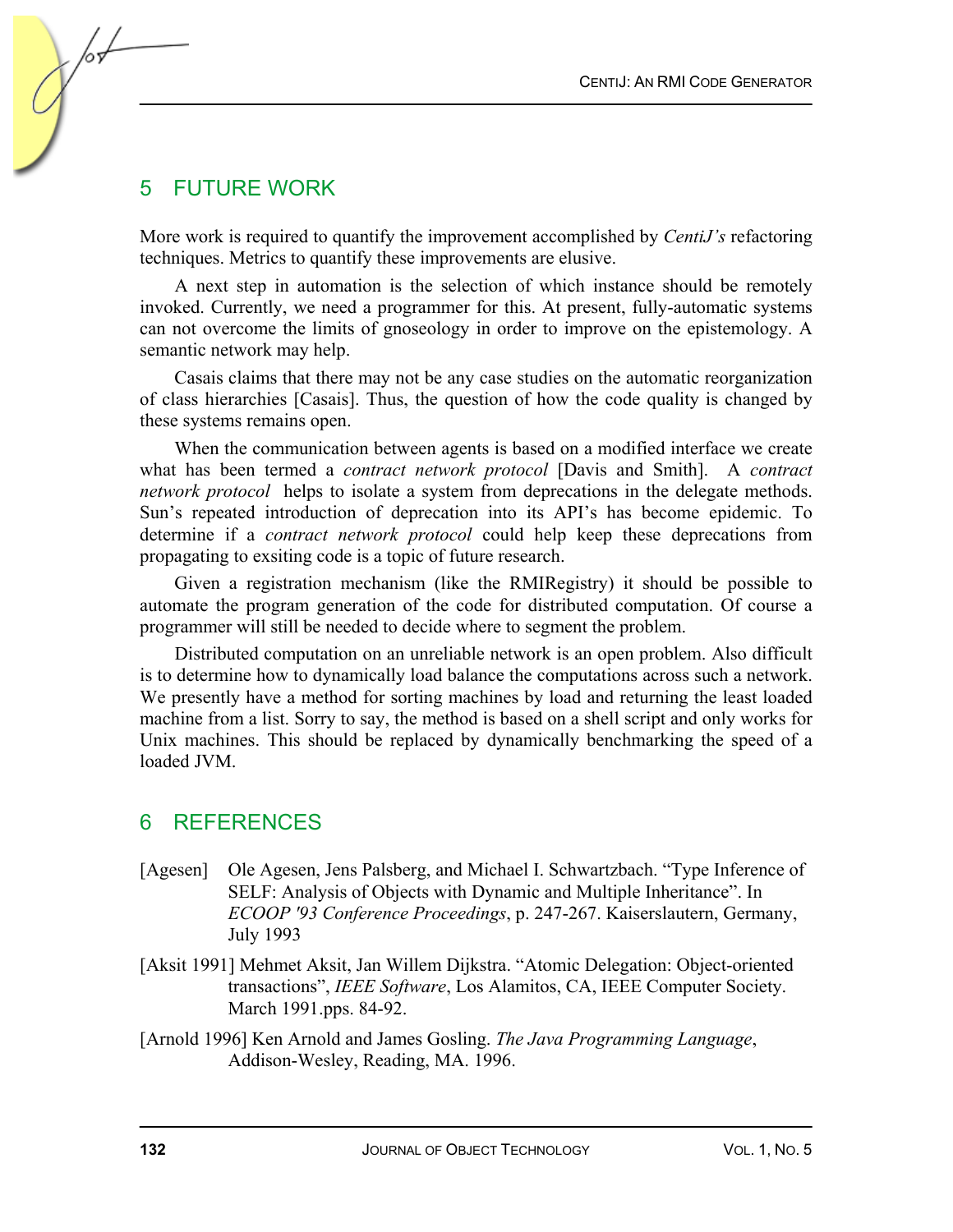- [Arnold 1998] Ken Arnold and James Gosling. *The Java Programming Language*, Second Edition, Addison-Wesley, Reading, MA. 1998.
- [Bal] Bal, H.E., et al. "Performance Evaluation of the Orca Shared-Object Systems" ACM Trans. CS, Vol. 16, No. 1 (1998) pps. 1-40.
- [Bardou] D. Bardou and C. Dony. "Split Objects: A Disciplined Use of Delegation Within Objects". In Proceedings of OOPSLA'96, Sans Jose, California. Special Issue of ACM SIGPLAN Notices (31)10, pages 122-137, 1996. <http://citeseer.nj.nec.com/bardou96split.html>
- [Bracha] G. Bracha. "The Programming Language JIGSAW: Mixins, Modularity and Multiple Inheritance". Ph.D. thesis, Department of Comp. Sci., Univ. of Utah, 1992
- [Brant] John Brant, Brian Foote, Ralph E. Johnson, and Donald Roberts. "Wrappers to the Rescue". In Proceedings of ECOOP'98, July 1998. <http://citeseer.nj.nec.com/189005.html>
- [Booch 1991] Grady Booch. *Object-Oriented Design*, Benjamin Cummings, Redwood Cits, CA. 1991.
- [Cardelli] L. Cardelli, "Semantics of Multiple Inheritance", *Information and Computation,* 76 (1988) 138-164. <http://citeseer.nj.nec.com/cardelli88semantics.html>
- [Casais] E. Casais, "Automatic reorganization of object-oriented hierarchies: a case study", *Object Oriented Systems,* 1 (1994), pp. 95-115
- [Cleaveland] J. Craig Cleaveland, *Program Generators with XML and Java*. Prentice Hall, NJ. 2001.
- [Coad] Peter Coad and Mark Mayfield. "Java-Inspired Design: Use Composition Rather than Ineritance", *American Programmer*, Jan. 1997, pps. 23-31.
- [Compagnoni] Compagnoni, A. B., & Pierce, B. C. 1993 (Aug.). "Multiple Inheritance via Intersection Types". *Tech. rept. ECS-LFCS-93-275. LFCS*, University of Edinburgh. Also available as Catholic University Nijmegen computer science technical report 93-18[. http://citeseer.nj.nec.com/compagnoni93multiple.html](http://citeseer.nj.nec.com/compagnoni93multiple.html)
- [Cox] B. Cox. "Message/Object Programming: An evolutionary change in programming technology", *IEEE Software* (1)1. Jan 1982.
- [Davis and Smith] R. Davis, and R.G. Smith, "Negotiation ias a metaphor for distributed problem solving", *Artificial Intelligence,* No. 20, pps. 63-109.
- [Deursen] A. van Deursen, L. Moonen, A. van den Bergh, and G. Kok. "Refactoring test code". In M. Marchesi, editor, Extreme Programming and Flexible Processes; Proc. XP2001, 2001.<http://citeseer.nj.nec.com/vandeursen01refactoring.html>
- [Fanta] Fanta R., Rajlich V., "Reengineering Object-Oriented Code", in Proceedings of the International Conference on Software Maintenance, IEEE Computer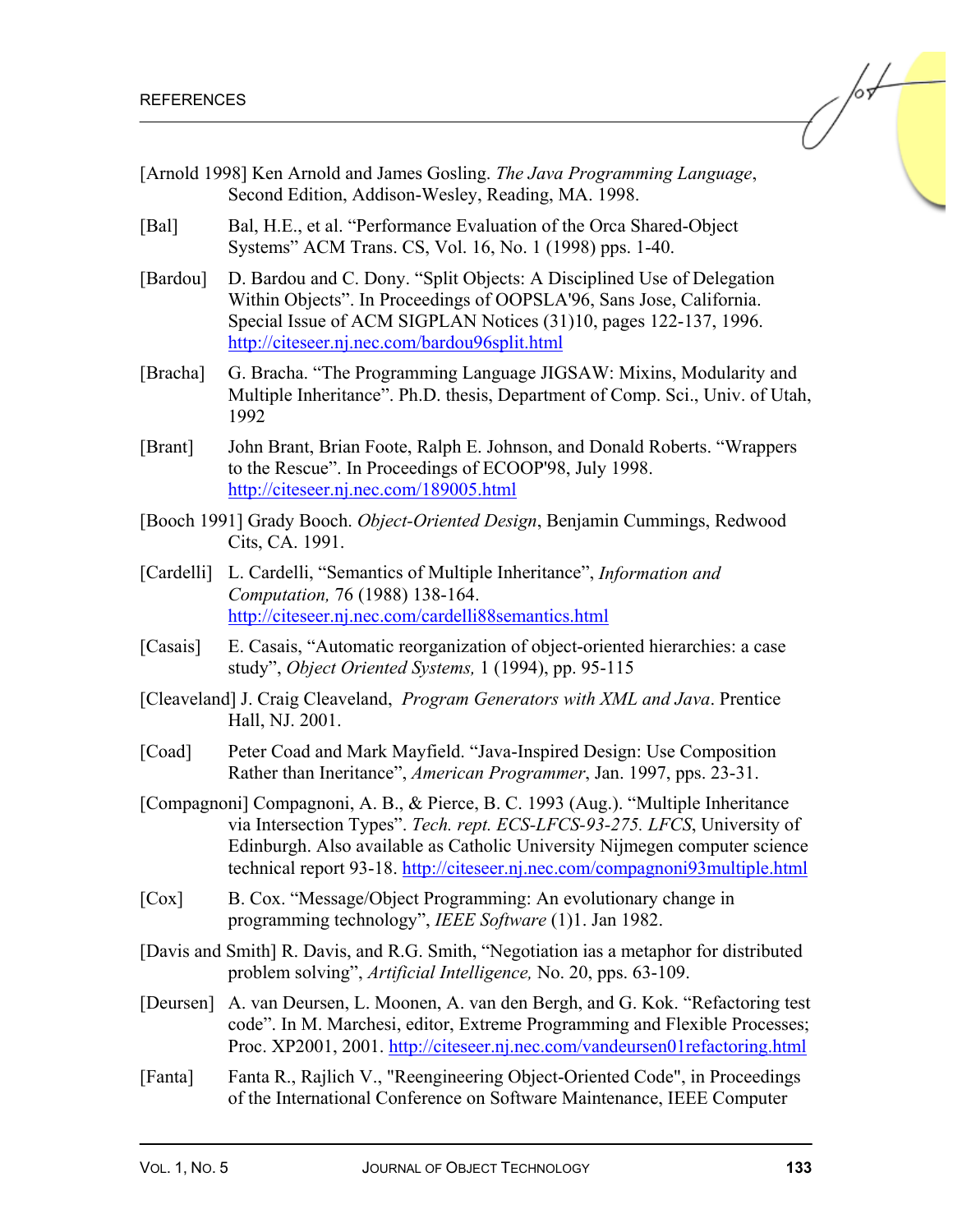Society Press, Los Alamitos CA, 1998, pp. 238 - 246. <http://citeseer.nj.nec.com/fanta98reengineering.html>

- [Fisher] K. Fisher and J. C. Mitchell. "A Delegation-based Object Calculus with Subtyping". In Proc. of FCT, volume 965 of Lecture Notes in Computer Science, pages 42--61. Springer-Verlag, 1995. <http://citeseer.nj.nec.com/104746.html>
- [Frank] Ulrich Frank. "Delegation: An Important Concept for the Appropriate Design of Object Models", *Journal of Object Oriented Programming*, June 2000. pps. 13-17,44
- [Fraser] Timothy Fraser, Lee Badger, and Mark Feldman. "Hardening COTS Software with Generic Software Wrappers". In IEEE Symposium on Security and Privacy, May 1999[. http://citeseer.nj.nec.com/fraser99hardening.html](http://citeseer.nj.nec.com/fraser99hardening.html)
- [Gamma 1995] Erich Gamma, Richard Helm, Ralph Johnson and John Vlissides. *Design Patterns*, Addison-Wesley, Reading, MA. 1995.
- [Gribble] Steven D. Gribble, Matt Welsh, Rob von Behren, Eric A. Brewer, David Culler, N. Borisov, S. Czerwinski, R. Gummadi, J. Hill, A. Josheph, R. H. Katz, Z. M. Mao, S. Ross, and B. Zhao. "The Ninja Architecture for Robust Internet-Scale Systems and Services". Special Issue of Computer Networks on Pervasive Computing, 2000. (to appear). <http://citeseer.nj.nec.com/gribble00ninja.html>
- [Har] S. Harbison. *Modula-3*. Prentice Hall, 1992.
- [Hauck] F. J. Hauck: "Inheritance modeled with explicit bindings: an approach to typed inheritance"; *Proc. of the Conf. on Object-Oriented Progr. Sys., Lang., and Appl*. -- OOPSLA, (Washington, D.C., Sep. 26-Oct. 1, 1993); SIGPLAN Notices 28(10) ,<http://citeseer.nj.nec.com/hauck93inheritance.html>
- [Harrison] William Harrison, Harold Ossher and Peri Tarr, "Using Delegation for Software and Subject Composition", Research Report RC 20946, IBM Thomas J. Watson Research Center, August 1999. <http://www.research.ibm.com/sop/soppubs.htm>
- [Jennings] Jennings, N., and Wooldridge, M. (2000) "Agent-Oriented Software Engineering". In Handbook of Agent Technology (ed. J. Bradshaw) AAAI/MIT Press. (to appear) <http://citeseer.nj.nec.com/wooldridge99agentoriented.html>
- [John93b] Ralph E. Johnson and William F. Opdyke, "Refactoring and Aggregation", Object Technologies for Advanced Software - First JSSST International Symposium, Lecture Notes in Computer Science, Vol. 742, Springer-Verlag, 1993.
- [Johnson] Ralph E. Johnson and William F. Opdyke. "Refactoring and aggregation". In S. Nishio and A. Yonezawa, editors, International Symposium on Object Technologies for Advanced Software, pages 264-278, Kanazawa, Japan,

 $\sqrt{\frac{1}{2}}$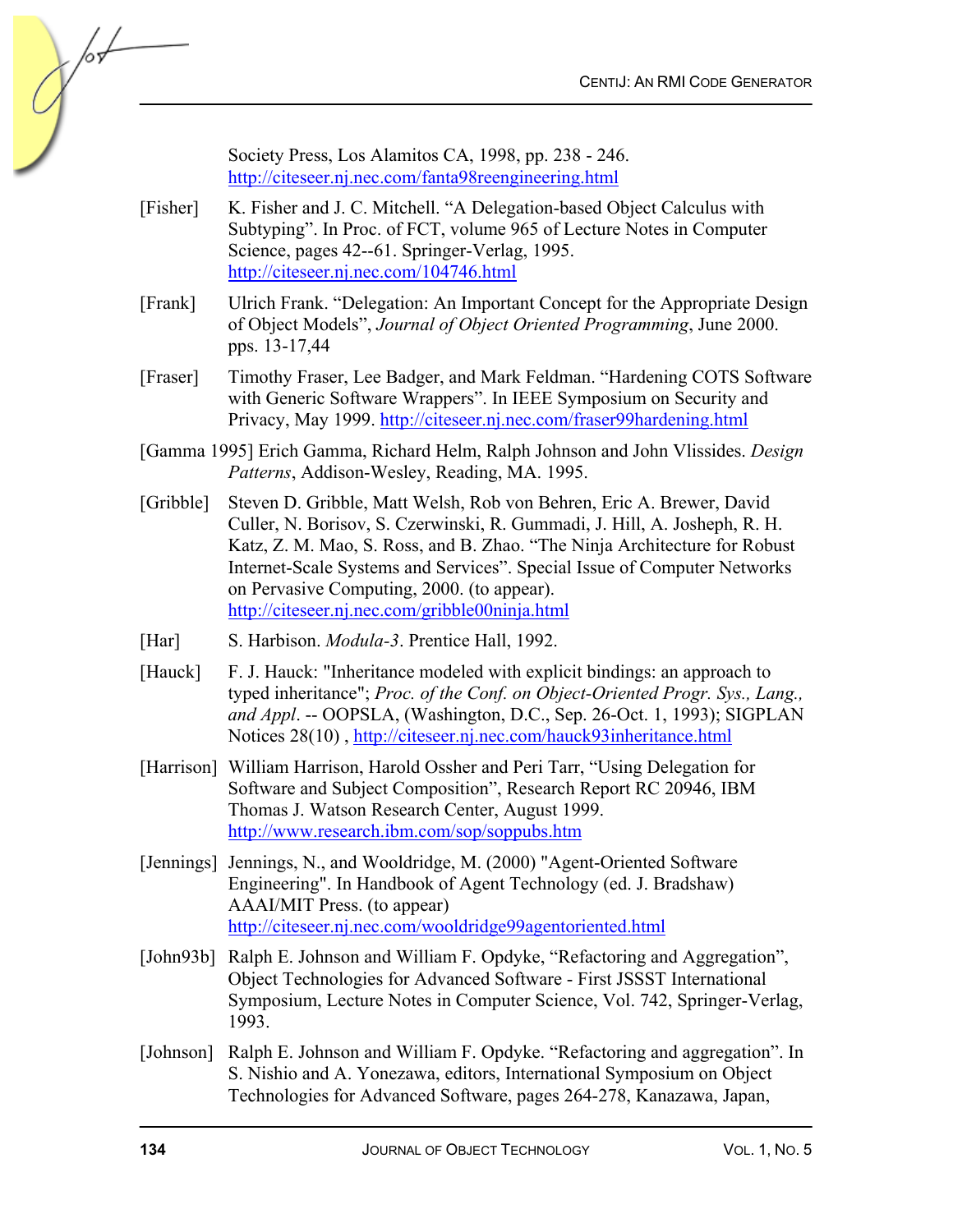November 1993. JSSST, Springer Verlag, Lecture Notes in Computer Science.<http://citeseer.nj.nec.com/johnson93refactoring.html>

- [Jz 1991] Johnson and Zweig. Delegation in C++, *Journal of Object-Oriented Programming*, 4(11):22-35, November 1991.
- [Kataoka ] Yoshio Kataoka and Michael D. Ernst and William G. Griswold and David Notkin, "Automated Support for Program Refactoring using Invariants" [http://citeseer.nj.nec.com/kataoka01automated.html.](http://citeseer.nj.nec.com/kataoka01automated.html)
- [Kniesel] Günter Kniesel: "Implementation of Dynamic Delegation in Strongly Typed Inheritance-Based Systems". Technical report IAI-TR-94-3, Oct. 1994, University of Bonn, Germany. <http://citeseer.nj.nec.com/kniesel95implementation.html>
- [Kniesel 98] Günter Kniesel: "Delegation for Java: API or Language Extension?". Technical report IAI-TR-98-5, May, 1998, University of Bonn, Germany. <http://citeseer.nj.nec.com/kniesel97delegation.html>
- [Kniesel 99] Günter Kniesel, "Type-Safe Delegation for Run-Time Component Adaptation", In R. Guerraoui (Ed.): Proceedings of ECOOP99. Springer LNCS 1628<. http://citeseer.nj.nec.com/kniesel99typesafe.html>
- [Kniesel 01] Günter Kniesel, private e-mail communications, [kniesel@cs.uni-bonn.de.](mailto:kniesel@cs.uni-bonn.de)
- [Korman] W. Korman and W. G. Griswold. "Elbereth: Tool support for refactoring Java programs". Technical report, University of California, San Diego Department of Computer Science and Engineering, May 1998. <http://citeseer.nj.nec.com/korman98elbereth.html>
- [Lea] Doug Lea, *Concurrent Programming in Java*, *Design Principles and Patterns,* AW. 1997.
- [Lie 1986] Henry Leiberman. Using prototypical objects to implement share behavious in object-oriented systms. In *Object-oriented Programming Systems, languages and Applications Conference Proceedings*, Pages 214-223.
- [Launay] P. Launay, J.-L. Pazat. "A framework for parallel programming in Java". In HPCN'98, LNCS, April 1998 <http://citeseer.nj.nec.com/launay97framework.html>
- [Lavers] Tim Lavers, "Java Tip 108: Apply RMI autogeneration", <http://www.javaworld.com/javaworld/javatips/jw-javatip108.html>
- [Lyon 1998] Douglas Lyon and Hayagriva Rao. *Java Digital Signal Processing*, M&T Books, NY, NY. 1998.
- [Lyon 1999] Douglas Lyon. *Image Processing in Java*, Prentice Hall, M&T Books, NY, NY. 1998.
- [Lyon 2002] Douglas Lyon, The DocJava Home Page[, http://www.docjava.com.](http://www.docjava.com)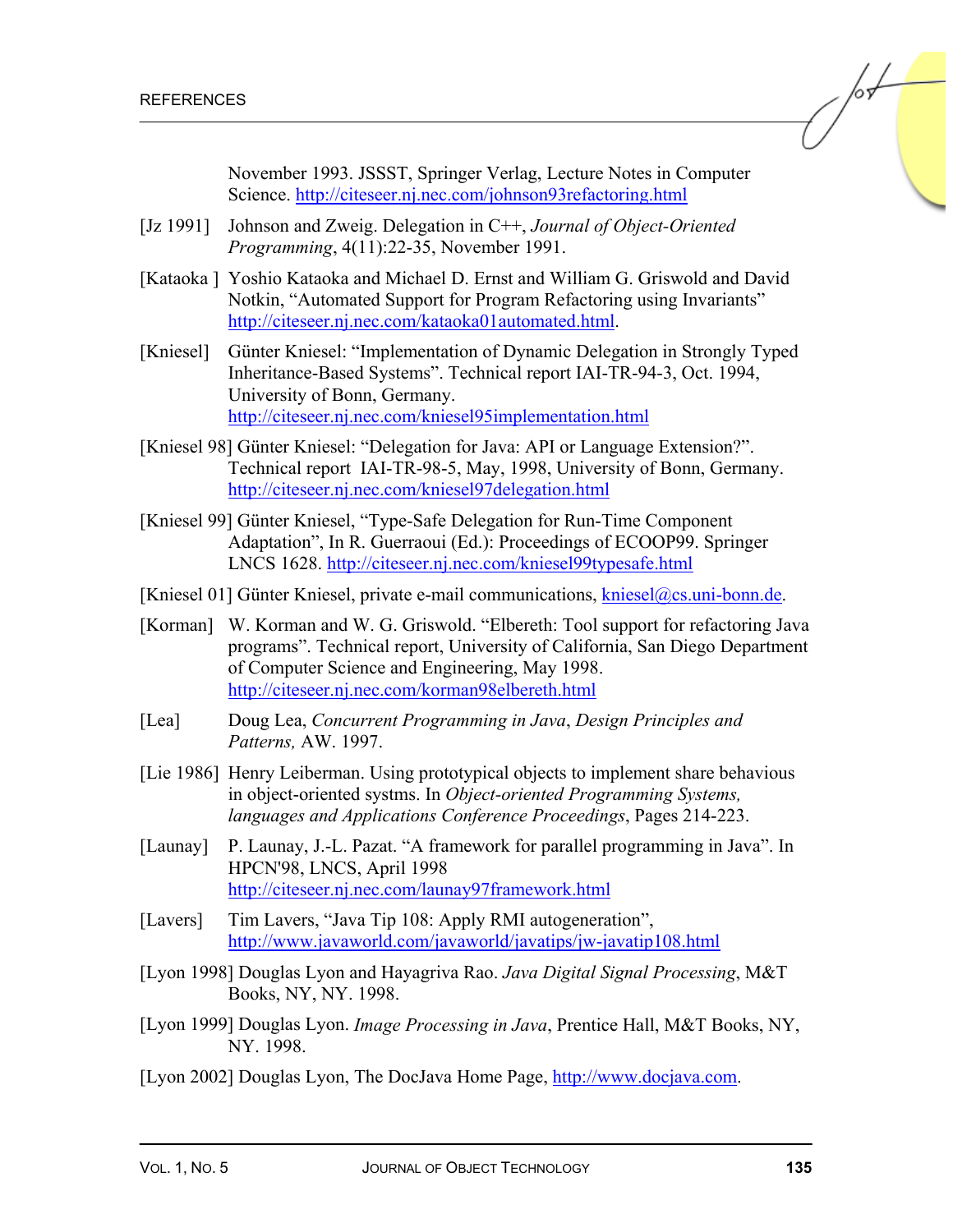- [Meyers] A. C. Myers, J. A. Bank, and B. Liskov: "Parameterized Types in Java", In: Proc. of 24th POPL, 132-145, 1997
- [Moore] I. Moore. "Automatic inheritance hierarchy restructuring and method refactoring". In Proceedings of the Conference on Object Oriented Programming Systems, Languages and Applications, pages 235-250, October 1996. SIGPLAN Notices, 31(10). <http://citeseer.nj.nec.com/moore96automatic.html>
- [O' Callahan] O'Callahan,R., and Jackson, D., "Lackwit: A program understand ool based on type inference". In Proceedings of the 1997 International Conference on Software Engineering (ICSE'96) (Boston, MA, May 1997), pp. 338--348[. http://citeseer.nj.nec.com/329620.html](http://citeseer.nj.nec.com/329620.html)
- [Opdy92b] William F. Opdyke, *Refactoring Object-Oriented Frameworks*, Ph.D. dissertation, University of Illinois, 1992. <ftp://st.cs.uiuc.edu/pub/papers/refactoring/>
- [Opdy93a] William F. Opdyke and Ralph E. Johnson, "Creating Abstract Superclasses by Refactoring", Proceedings CSC'93, ACM Press, 1993.
- [Postema] Margot Postema and Heinz W. Schmidt, *Reverse Engineering and Abstraction of Legacy Systems*[, http://citeseer.nj.nec.com/151140.html](http://citeseer.nj.nec.com/151140.html)
- [Roberts] Don Roberts, John Brant, and Ralph Johnson. "A refactoring tool for Smalltalk" *Theory and Practice of Object Systems,* 3(4):253-63, 1997*.*
- [Tichelaar] Sander Tichelaar and Stéphane Ducasse and Serge Demeyer and Oscar Nierstrasz, "A Meta-model for Language-Independent Refactoring", IEEE Proceedings ISPSE, 2000[, http://citeseer.nj.nec.com/379788.html](http://citeseer.nj.nec.com/379788.html)
- [Snyder] Alan Snyder. "Encapsulation and Inheritance in Object-Oriented Programming Languages", Affiliation Software Technology Laboratory, Hewlett-Packard Laboratories, PO Box 10490, Palo Alto, CA, 94303-0971 <http://citeseer.nj.nec.com/328789.html>
- [Spiegel] Andre Spiegel. Pangaea: An automatic distribution front-end for Java. In Fourth IEEE Workshop on High-Level Parallel Programming Models and Supportive Environments (HIPS '99), in Proc. IPPS/SPDP '99, San Juan, Puerto Rico, USA, April 1999. IEEE. <http://citeseer.nj.nec.com/spiegel99pangaea.html>
- [Spiegel 2000] Andre Spiegel, "Automatic Distribution in Pangaea", CBS 2000, Berlin, April 2000. See als[o http://www.inf.fu-berlin.de/~spiegel/pangaea/](http://www.inf.fu-berlin.de/~spiegel/pangaea/)
- [Slominski] Aleksander Slominski, M. Govindaraju, D. Gannon and R. Bramley, "SoapRMI C++/Java 1.1: Design and Implementation", pre-print <http://citeseer.nj.nec.com/467360.html>
- [Stro 1987] Bjarne Stroustrup. "Multiple inheritance for C++". In Proceedings of the Spring '87 European Unix Systems User's Group Conference, Helsinki, Finland, May 1987[. http://citeseer.nj.nec.com/stroustrup99multiple.html](http://citeseer.nj.nec.com/stroustrup99multiple.html)

 $\frac{1}{2}$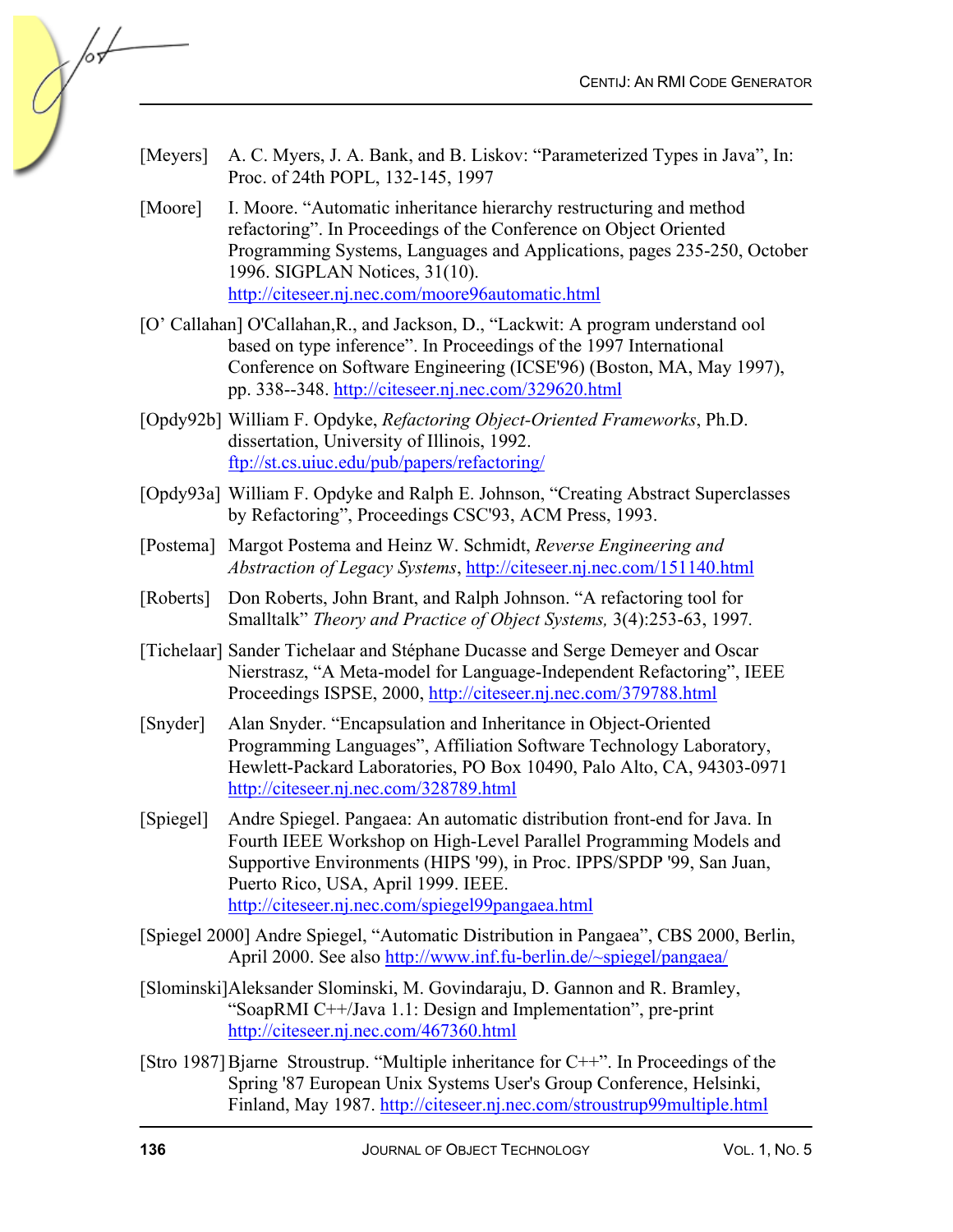- [Stroustrup 1991] Bjarne Stroustrup. *The C++ programming Language*, Addison-Wesley, Reading, MA. 1991.
- [Stro 1994] Bjarne Stroustrup. *The Design and Evolution of C++*, Addison-Wesley, Reading, MA. 1994.
- [Sun IIOP] Sun Microsystems, "RMI over IIOP"[, http://java.sun.com/products/rmi-iiop](http://java.sun.com/products/rmi-iiop)
- [Sun 2000] Tech Tips, "Using dynamic proxies to layer new functionalirty over existing code" May 30, 2000, <http://developer.java.sun.com/developer/TechTips/2000/tt0530.html>
- [Sun 2001] "The JavaBeans Runtime Containment and Services Protocol specification" May 24, 2001, [http://java.sun.com/products/javabeans/glasgow/#containment.](http://java.sun.com/products/javabeans/glasgow/#containment)
- [Tempero] Ewan Tempero and Robert Biddle, "Simulating mulitiple inheritance in Java", The Journal of Systems and Software 55(2000) pps. 87-1000, Springer-Verlag.
- [Tilevich] Eli Tilevich, "J-Orchestra: Automatic Java Application Partitioning", prepublicatio[n http://citeseer.nj.nec.com/473381.html](http://citeseer.nj.nec.com/473381.html)
- [Vega] John Viega and Bill Tutt and Reimer Behrends, "Automated Delegation is a Viable Alternative to Multiple Inheritance in Class Based Languages", CS-98-03, Microsoft Corporation, Feb., 1998, <http://citeseer.nj.nec.com/3325.html>
- [Veldhuizen 2000] Todd L. Veldhuizen. "Just When You Thought Your Little Language Was Safe: ``Expression Templates'' in Java", GCSE, pps. 188-202, 2000. <http://osl.iu.edu/~tveldhui/papers/2000/gcse00/index.html>
- [Viroli] M.Viroli and A. Natali, "Parametric Polymorphism in Java: an Approach to Translation Based on Reflective Features" ACM Conference on Object Oriented Programming: System, Languages and Applications, OOPSLA 2000, held in Minneapolis October 15-19, 2000
- [Volanschi ] Volanschi , E.-N., Consel, C., Muller, G., and Cowan, C. "Declarative specialization of object-oriented programs". In ACM SIGPLAN conference on Object-Oriented Programming, Systems, Languages, and Applications (OOPSLA '97) (October 1997), pp. 286-300
- [Wand] Mitchell Wand. "Type inference for record concatenation and multiple inheritance". In *Fourth Annual IEEE Symposium on Logic in Computer Science*, pages 92--97, Pacific Grove, CA, June 1989. <http://citeseer.nj.nec.com/wand89type.html>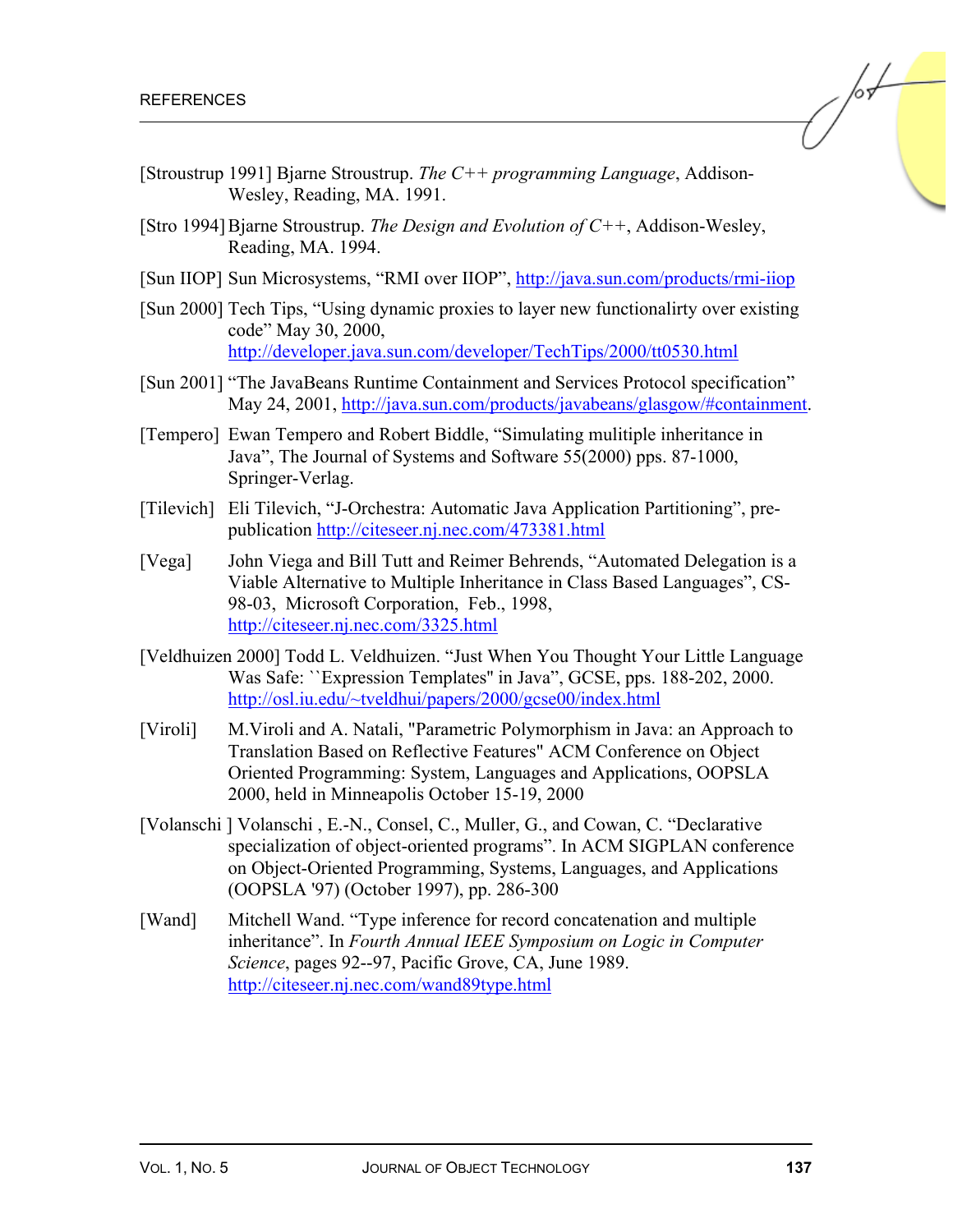#### **Appendix A RMI Synthesis**

This section shows how RMI code is synthesized by *CentiJ*. The basic idea is that *CentiJ*  must provide the bridge code with support for a transport layer protocol for remote invocation.

Before *CentiJ* a programmer "manually" created an adapter that conforms to the requirements of the RMI framework. *CentiJ* provides an automatic alternative for manual adapter synthesis. In RMI a *remote object* is one whose methods can be invoked from another Java Virtual Machine (JVM). Often, this is on a different host. An object of this type is describe by one or more *remote interfaces*. A remote interface subclasses the *java.rmi.Remote* interface. All methods in the subclass must throw a *java.rmi.remoteException* in its throws clause. As a simple server example, consider the *TimeServer*. The interface to the *TimeServer* extends the *java.rmi.Remote* interface, and all the methods throw *java.rmi.RemoteException* instances:

#### **public interface** TimeServerInterface **extends** java.rmi.Remote{ String getTime() **throws** java.rmi.RemoteException; }

The implementation of the *TimeServerInterface*, called the *TimeServer*, must subclass the *UnicastRemoteObject*. This means that it *cannot* subclass any other classes. This is because Java lacks multiple inheritance. Therefore the *TimeServer* must either provide implementations in its own method bodies or select those implementations via *delegation*.

```
public class TimeServer extends UnicastRemoteObject 
       implements TimeServerInterface{ 
       private String name; 
       public TimeServer(String s) throws RemoteException{ 
          super(); 
          name=s; 
 } 
       public String getTime() throws RemoteException{ 
          Date time=new Date(); 
          return time.toString(); 
       } 
       public static void main(String args[]){ 
          System.setSecurityManager(new RMISecurityManager()); 
          try{ 
            TimeServer obj=new TimeServer("TimeServer"); 
             //Create the registry 
             // and bind the Server class to the registry 
             LocateRegistry.createRegistry(1099);
```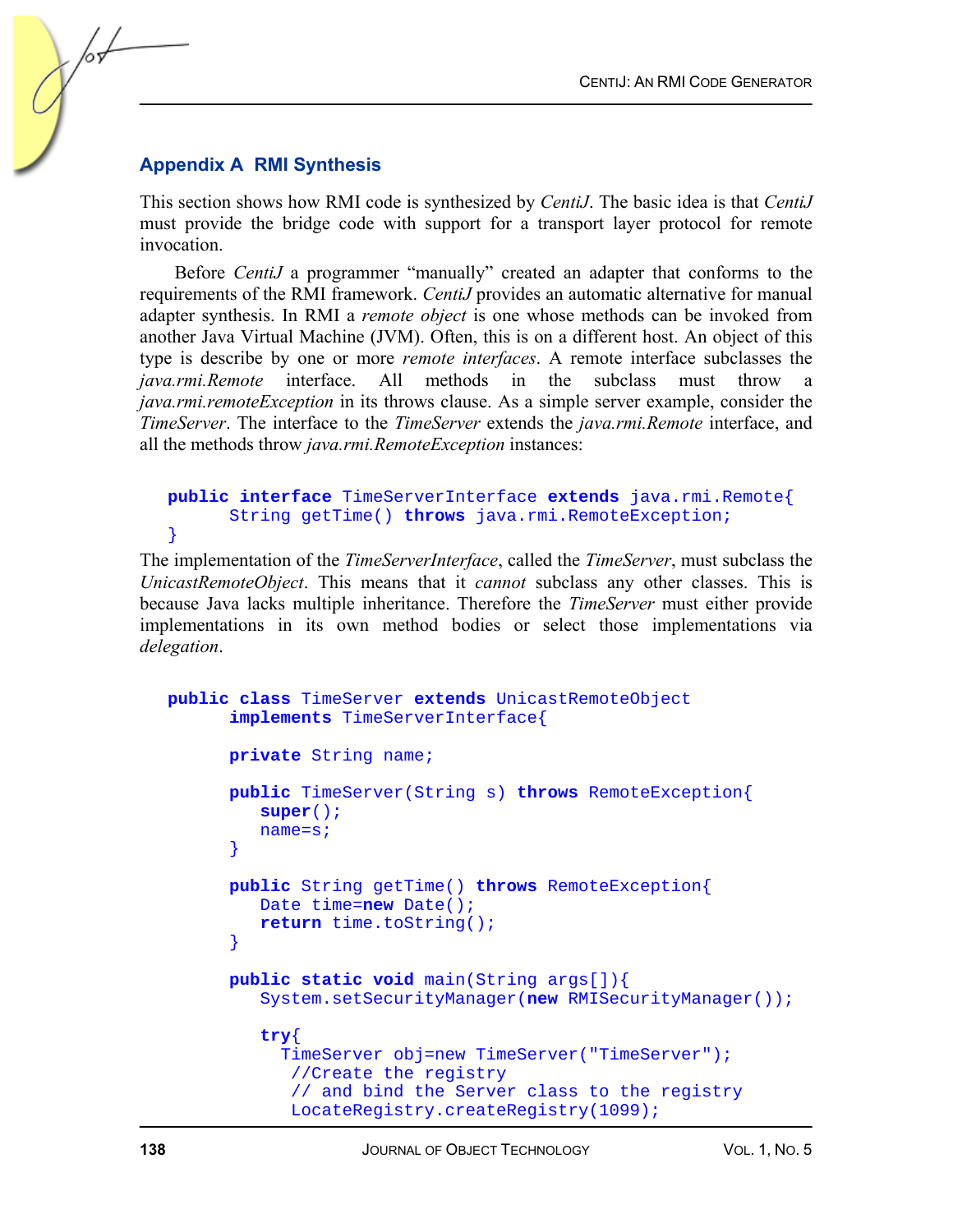```
 Registry r= LocateRegistry.getRegistry(); 
             r.bind("TimeServer", obj); 
             System.out.println("TimeServer bound in registry"); 
          }catch(Exception e){ 
             System.out.println("Error: "+e.getMessage()); 
             e.printStackTrace(); 
 } 
 } 
}
```
Now for the client:

```
import java.rmi.*; 
import java.rmi.registry.*; 
import java.net.URL; 
import java.util.Date; 
public class TimeClient { 
       String ip = "192.168.1.95"; 
    public void run(){ 
          try{ 
            Registry r = LocateRegistry.getRegistry(ip);
             TimeServerInterface 
           obj=(TimeServerInterface)r.lookup("TimeServer"); 
              System.out.println("remote time="+obj.getTime()); 
          }catch (Exception e){ 
              System.out.println("Error: "+e.getMessage()); 
              e.printStackTrace(); 
 } 
          localTime=(new Date()).toString(); 
     } 
       public static void main(String args[]){ 
          TimeClient t= new TimeClient(); 
          t.run(); 
       }
```
Consider how much extra work it took the programmer to generate the above code. *CentiJ* automates the generation of the above code so that the bridges are adapted to the RMI framework automatically.

For example, the RMI synthesizer created a container of *Student* elements, based on the *Vector* class. A new interface substitutes the *Student* class for the *java.lang.Object*, thus requiring that all elements stored in the *Vector* delegate be of *Student* type: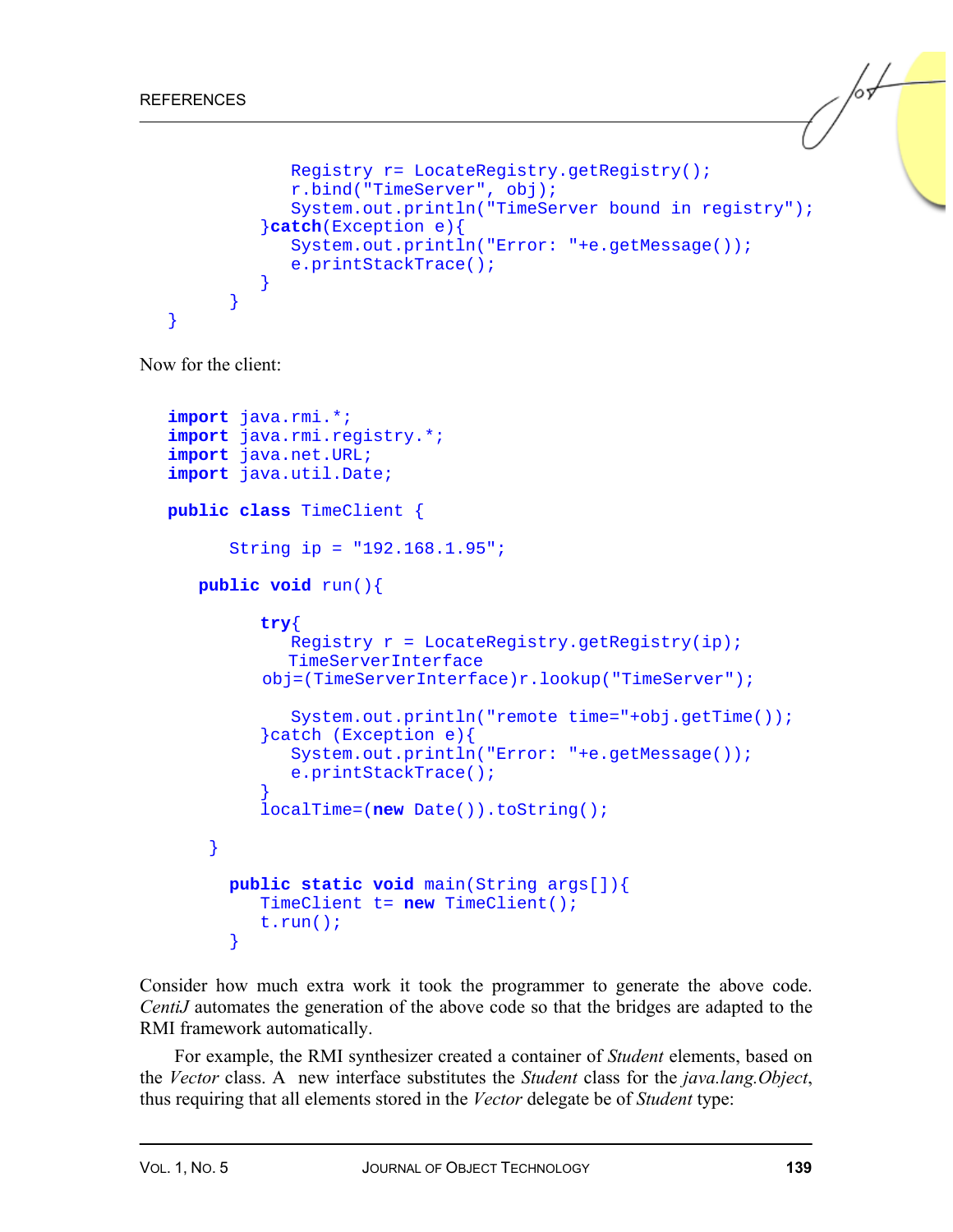```
interface StudentVectorstub extends Remote { 
       public static final String className = "StudentVector"; 
       public java.lang.String toString() throws
         RemoteException; 
       public void copyInto(Student[] v0) throws
         RemoteException; 
       public void trimToSize() throws RemoteException; 
       public void ensureCapacity(int v0) throws
         RemoteException; 
       public void setSize(int v0) throws RemoteException; 
       public int capacity() throws RemoteException; 
       public int size() throws RemoteException; 
       public boolean isEmpty() throws RemoteException; 
       public java.util.Enumeration elements() throws
         RemoteException; 
       public boolean contains(Student v0) throws
         RemoteException; 
       public int indexOf(Student v0) throws RemoteException; 
       public int indexOf(Student v0,int v1) throws
         RemoteException; 
       public int lastIndexOf(Student v0) throws
         RemoteException; 
       public int lastIndexOf(Student v0,int v1) throws
         RemoteException; 
       public Student elementAt(int v0) throws RemoteException; 
       public Student firstElement() throws RemoteException; 
       public Student lastElement() throws RemoteException; 
       public void setElementAt(Student v0,int v1) throws
         RemoteException; 
       public void removeElementAt(int v0) throws
         RemoteException; 
       public void insertElementAt(Student v0,int v1) throws
         RemoteException; 
       public void addElement(Student v0) throws
         RemoteException; 
       public boolean removeElement(Student v0) throws
         RemoteException; 
       public void removeAllElements() throws RemoteException; 
}
```
Based on the pattern of the *Vector* class, the interface was altered at program generation time make the input and output be *Student* elements, rather than *Object* elements (i.e., this is a bridge + an adapter). Sometimes called *parametric polymorphism* [Viroli], altering the interface so that all the methods throw a *RemoteException* we adapt the class to the RMI framework. However, this means extensive wrappering is needed in the delegate. This is easy, and automatic, with *CentiJ*.

In the following example, we reuse the implementation of the *Vector* class to create a type-safe interface. To generate the interface of the adapter, the synthesizer performs a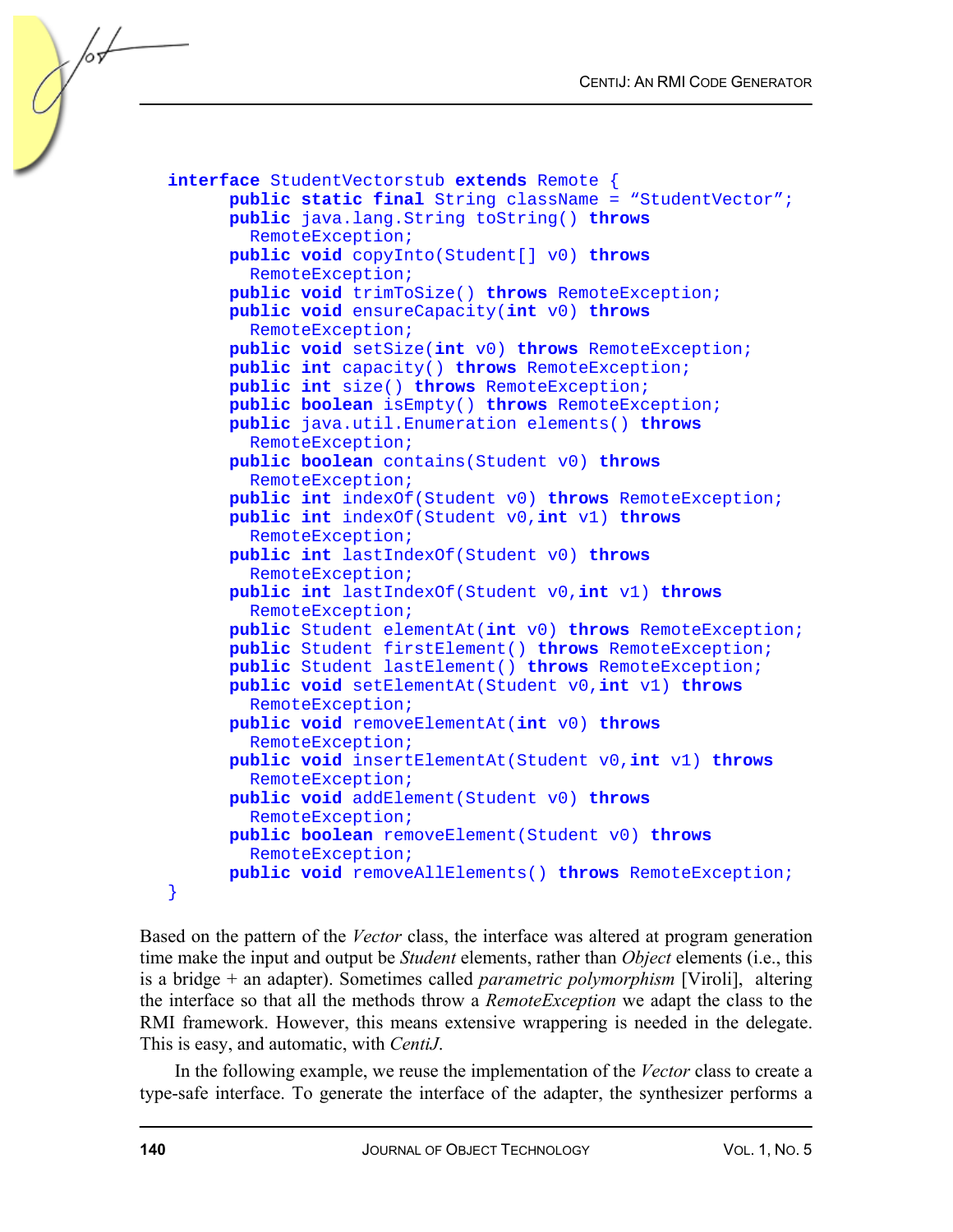class substitution that searches for references to *java.lang.Object* types and replaces them with *Student* types. The implementation of the *Adapter* interface (i.e., *StudentVectorstub*) follows:

```
// automatically generated by the RMISynthesizer 
public class StudentVector extends UnicastRemoteObject 
implements StudentVectorStub { 
// constructor: 
public StudentVector (){ 
          try{ 
             //Create the registry 
             // and bind the Server class to the registry 
             LocateRegistry.createRegistry(1099); 
             Registry r= LocateRegistry.getRegistry(); 
             r.bind(StudentVectorstub.className, obj); 
          }catch(Exception e){ 
             System.out.println("Error: "+e.getMessage()); 
             e.printStackTrace(); 
 } 
} 
private java.util.Vector vector = new java.util.Vector(); 
      public java.lang.String toString() throws RemoteException { 
           return vector.toString(); 
 } 
      public void copyInto(Student[] v0) throws RemoteException { 
           vector.copyInto(v0); 
 } 
      public void trimToSize() throws RemoteException { 
           vector.trimToSize(); 
      } 
      public void ensureCapacity(int v0) throws RemoteException { 
          vector.ensureCapacity(v0);
 } 
      public void setSize(int v0) throws RemoteException { 
           vector.setSize(v0); 
 } 
      public int capacity() throws RemoteException { 
           return vector.capacity(); 
 } 
      public int size() throws RemoteException { 
           return vector.size(); 
      } 
      public boolean isEmpty() throws RemoteException { 
           return vector.isEmpty(); 
 } 
      public java.util.Enumeration elements() throws 
              RemoteException { 
           return vector.elements();
```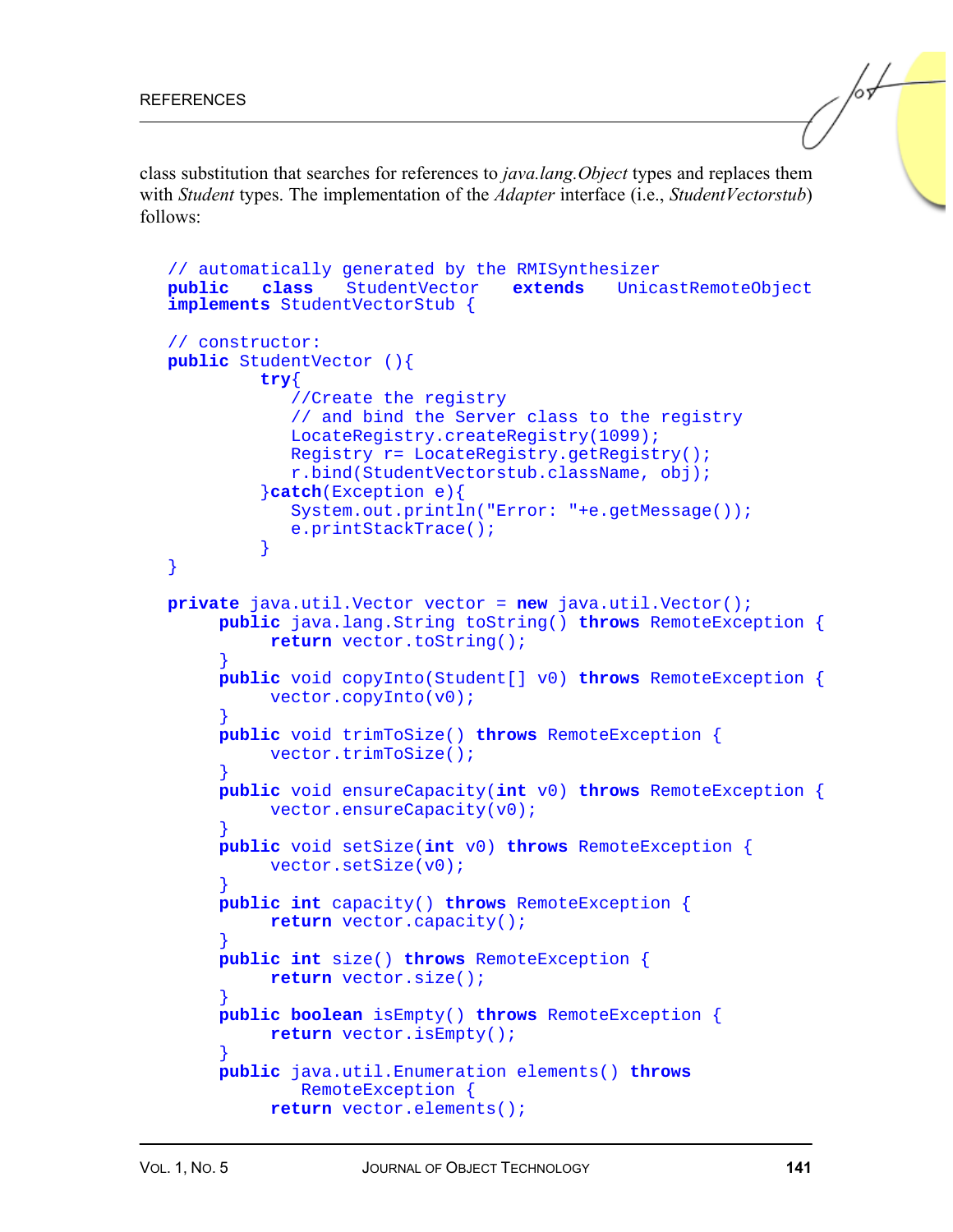```
 } 
     public boolean contains(Student v0) throws RemoteException { 
           return vector.contains(v0); 
 } 
     public int indexOf(Student v0) throws RemoteException { 
           return vector.indexOf(v0); 
 } 
     public int indexOf(Student v0,int v1) throws RemoteException { 
           return vector.indexOf(v0,v1); 
 } 
     public int lastIndexOf(Student v0) throws RemoteException { 
           return vector.lastIndexOf(v0); 
 } 
     public int lastIndexOf(Student v0,int v1) throws 
              RemoteException { 
           return vector.lastIndexOf(v0,v1); 
 } 
      public Student elementAt(int v0) throws RemoteException { 
           return (Student ) vector.elementAt(v0); 
 } 
     public Student firstElement() throws RemoteException { 
           return (Student ) vector.firstElement(); 
 } 
      public Student lastElement() throws RemoteException { 
           return (Student )vector.lastElement(); 
 } 
     public void setElementAt(Student v0,int v1) throws 
              RemoteException { 
           vector.setElementAt(v0,v1); 
 } 
      public void removeElementAt(int v0) throws RemoteException { 
          vector.removeElementAt(v0);
      } 
     public void insertElementAt(Student v0,int v1) throws 
              RemoteException { 
          vector.insertElementAt(v0,v1);
 } 
      public void addElement(Student v0) throws RemoteException { 
           vector.addElement(v0); 
 } 
     public boolean removeElement(Student v0) throws 
              RemoteException { 
          return vector.removeElement(v0);
 } 
     public void removeAllElements() throws RemoteException { 
         vector.removeAllElements();
      }
```
It is a simple matter to obtain the *StudentVectorClient* by passing the stub directly to the client software. However, every method in the proxy throws the *RemoteException*. As a

}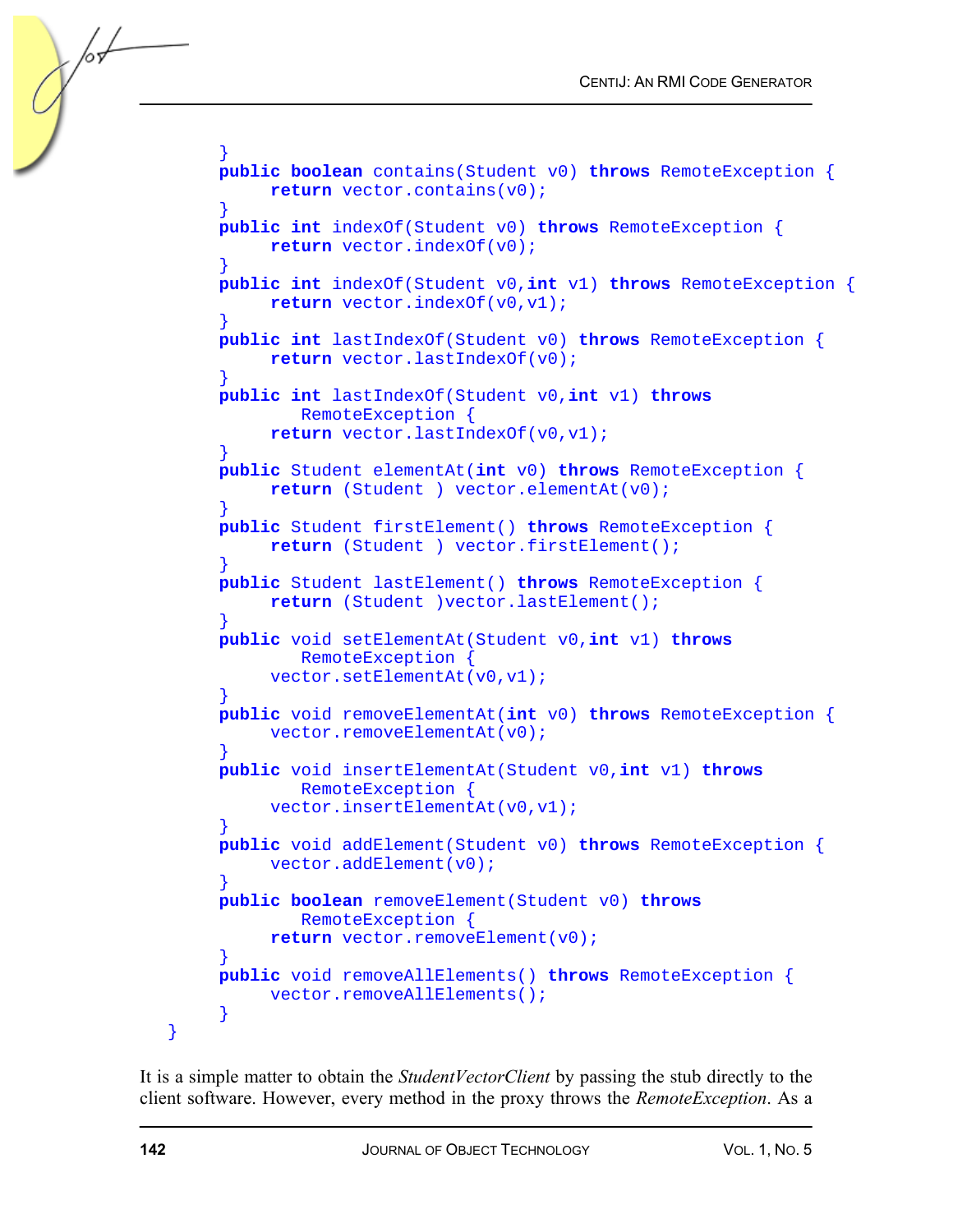result, we wrapper the delegation to handle the exceptions locally. The assumption is that after the initial construction there should not be any *RemoteException* instances thrown. This is justifiable only if the internet connection is reliable. This assumption is valid for our networks. Distributed computation on an unreliable network is an open problem.

```
public class StudentVectorProxy { 
      private StudentVectorStub vector = null; 
      public StudentVectorProxy(String ip) { 
         try { 
           Registry r = LocateRegistry.getRegistry(ip);
            vector = 
               (StudentVectorStub ) 
                  r.lookup(StudentVectorstub.className); 
         } catch(Exception e) { 
            System.out.println("Error: "+e.getMessage()); 
            e.printStackTrace(); 
 } 
 } 
      public java.lang.String toString() { 
                 try { 
                  return vector.toString(); 
                 catch (RemoteException e) { 
                  return null; 
 } 
 } 
      public void copyInto(Student[] v0) { 
                try { 
                  vector.copyInto(v0); 
 } 
                catch (RemoteException e) { 
 } 
 } 
      public void trimToSize() { 
                try { 
                  vector.trimToSize(); 
 } 
                catch (RemoteException e) { 
 } 
 } 
      public void ensureCapacity(int v0) { 
                try { 
                 vector.ensureCapacity(v0);
 } 
                catch (RemoteException e) { 
 } 
 } 
      public void setSize(int v0) { 
                try { 
                  vector.setSize(v0);
```
 $\sqrt{\frac{1}{2}}$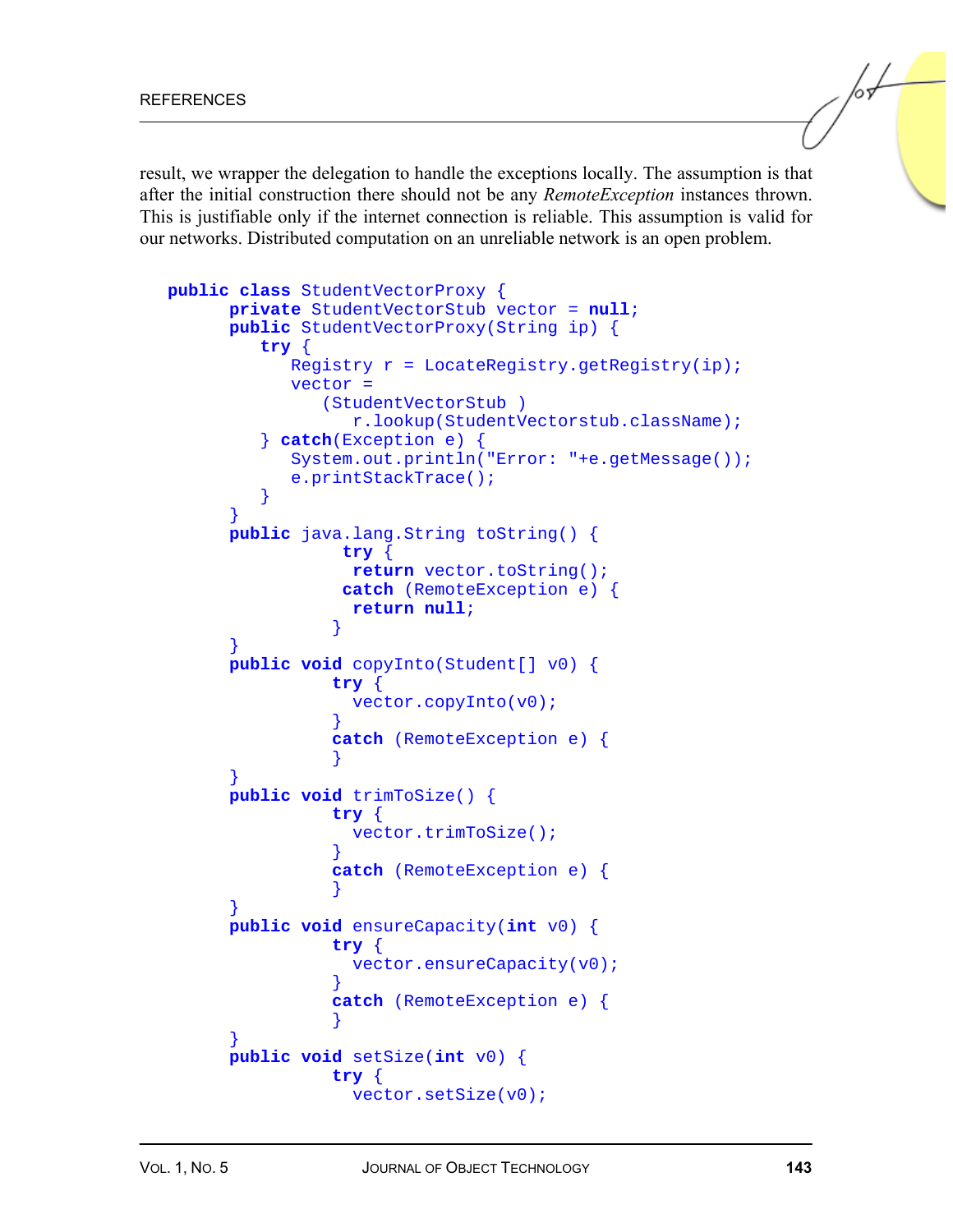```
 } 
               catch (RemoteException e) { 
 } 
 } 
      public int capacity() { 
         try { 
                 return vector.capacity(); 
               catch (RemoteException e) { 
                 return null; 
 } 
 } 
      public int size() { 
         try { 
                 return vector.size(); 
               catch (RemoteException e) { 
                 return null; 
 } 
 } 
      public boolean isEmpty() { 
         try { 
                 return vector.isEmpty(); 
               catch (RemoteException e) { 
                 return null; 
 } 
 } 
      public java.util.Enumeration elements() { 
         try { 
                 return vector.elements(); 
               catch (RemoteException e) { 
                 return null; 
 } 
 } 
      public boolean contains(Student v0) { 
         try { 
                 return vector.contains(v0); 
               catch (RemoteException e) { 
                 return null; 
 } 
 } 
      public int indexOf(Student v0) { 
         try { 
                 return vector.indexOf(v0); 
               catch (RemoteException e) { 
                 return null; 
 } 
 } 
      public int indexOf(Student v0,int v1) { 
         try { 
                 return vector.indexOf(v0,v1); 
               catch (RemoteException e) { 
                 return null; 
 }
```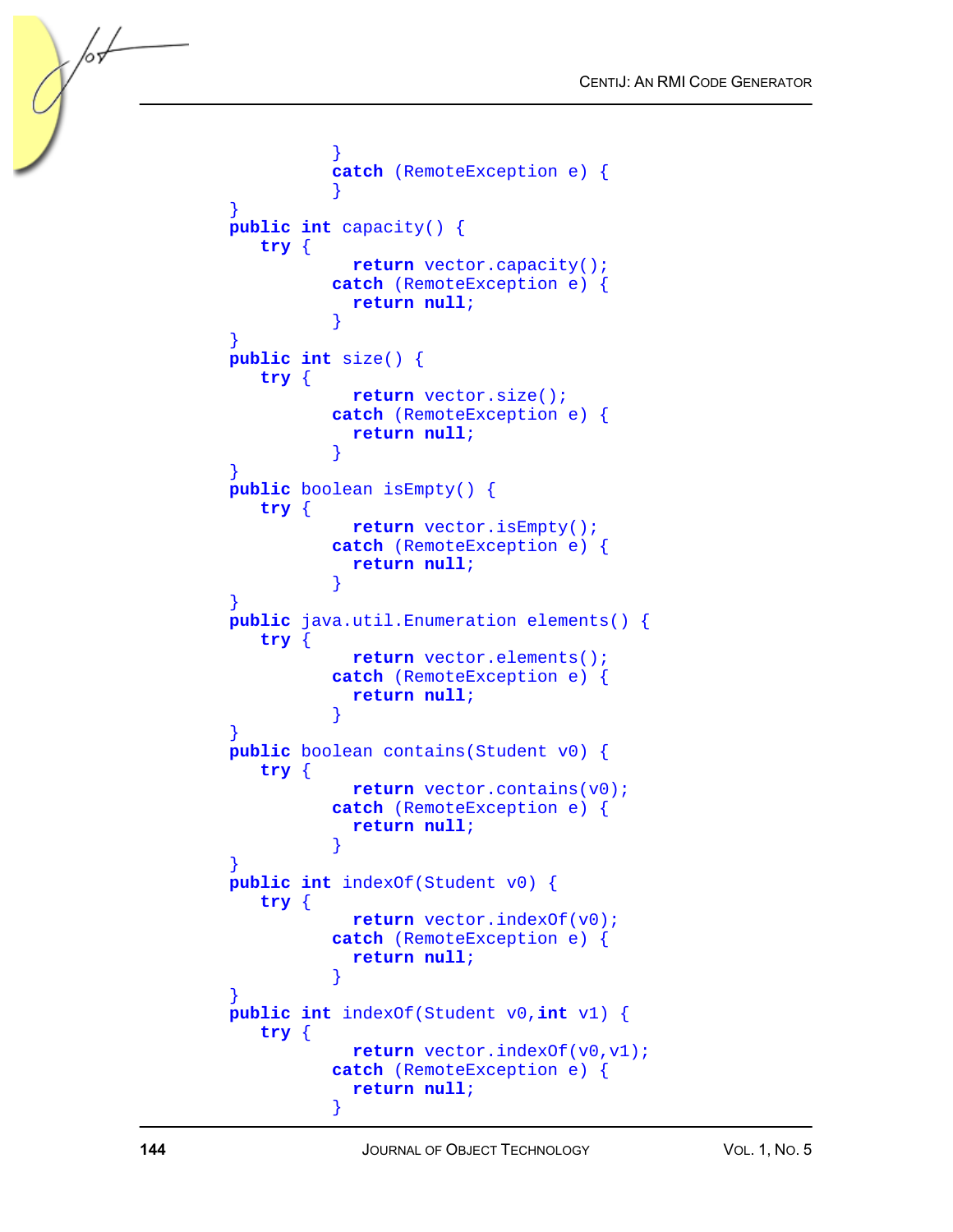```
 } 
      public int lastIndexOf(Student v0) { 
        try { 
                 return vector.lastIndexOf(v0); 
               catch (RemoteException e) { 
                 return null; 
 } 
 } 
      public int lastIndexOf(Student v0,int v1) { 
         try { 
                 return vector.lastIndexOf(v0,v1); 
               catch (RemoteException e) { 
                 return null; 
 } 
 } 
      public Student elementAt(int v0) { 
        try { 
                 return (Student ) vector.elementAt(v0); 
               catch (RemoteException e) { 
                 return null; 
 } 
 } 
      public Student firstElement() { 
        try { 
                 return (Student ) vector.firstElement(); 
               catch (RemoteException e) { 
                 return null; 
 } 
 } 
      public Student lastElement() { 
        try { 
                 return (Student )vector.lastElement(); 
               catch (RemoteException e) { 
                 return null; 
 } 
 } 
      public void setElementAt(Student v0,int v1) { 
               try { 
                 vector.setElementAt(v0,v1); 
 } 
               catch (RemoteException e) { 
 } 
 } 
      public void removeElementAt(int v0) { 
               try { 
                vector.removeElementAt(v0);
 } 
               catch (RemoteException e) { 
 } 
 } 
      public void insertElementAt(Student v0,int v1) {
```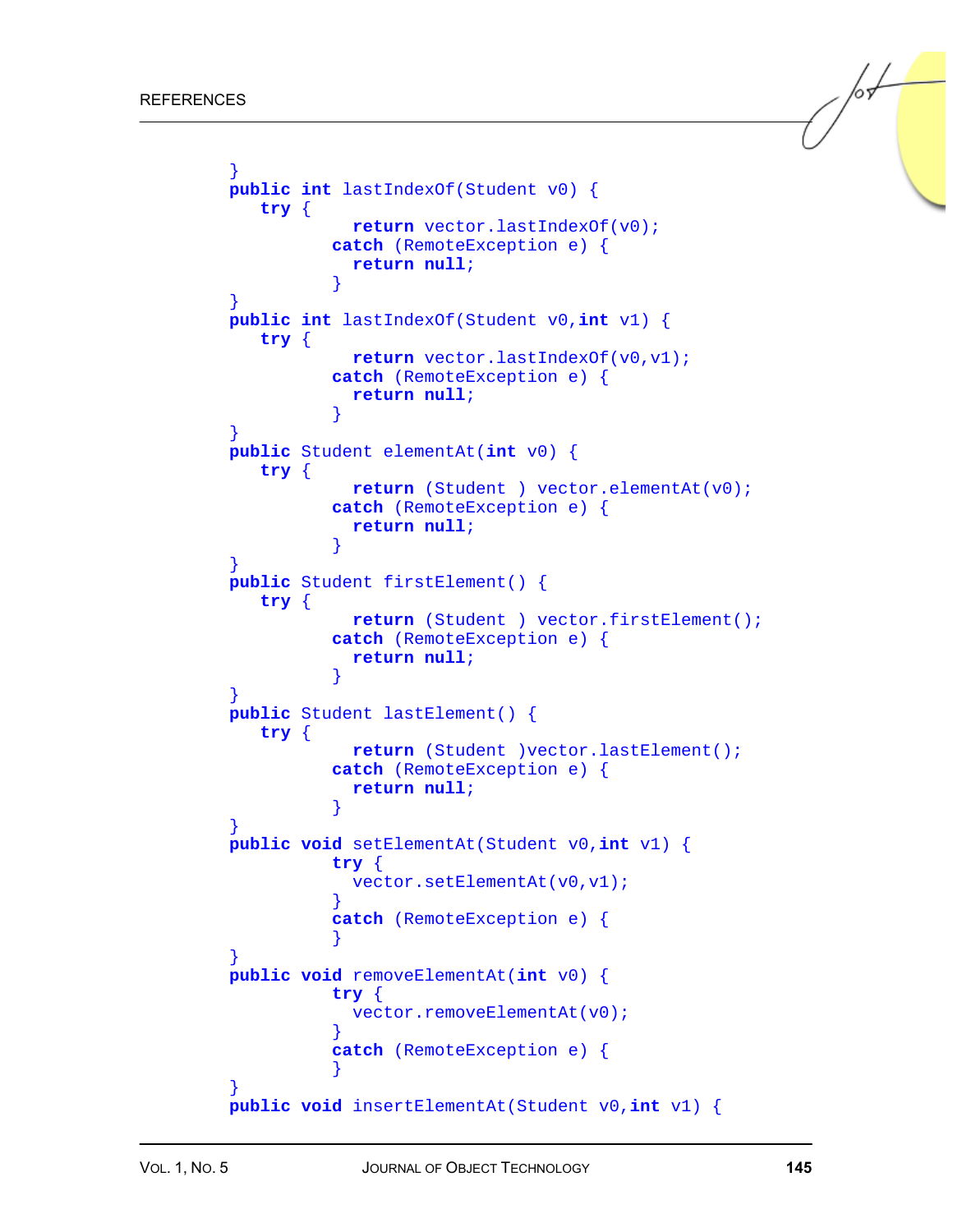```
 try { 
                vector.insertElementAt(v0,v1); 
 } 
               catch (RemoteException e) { 
 } 
      } 
      public void addElement(Student v0) { 
               try { 
                vector.addElement(v0); 
 } 
               catch (RemoteException e) { 
 } 
      } 
      public boolean removeElement(Student v0) { 
        try { 
               return vector.removeElement(v0);
               catch (RemoteException e) { 
                return null; 
 } 
      } 
      public void removeAllElements() { 
               try { 
               vector.removeAllElements();
 } 
               catch (RemoteException e) { 
 } 
      }
```
}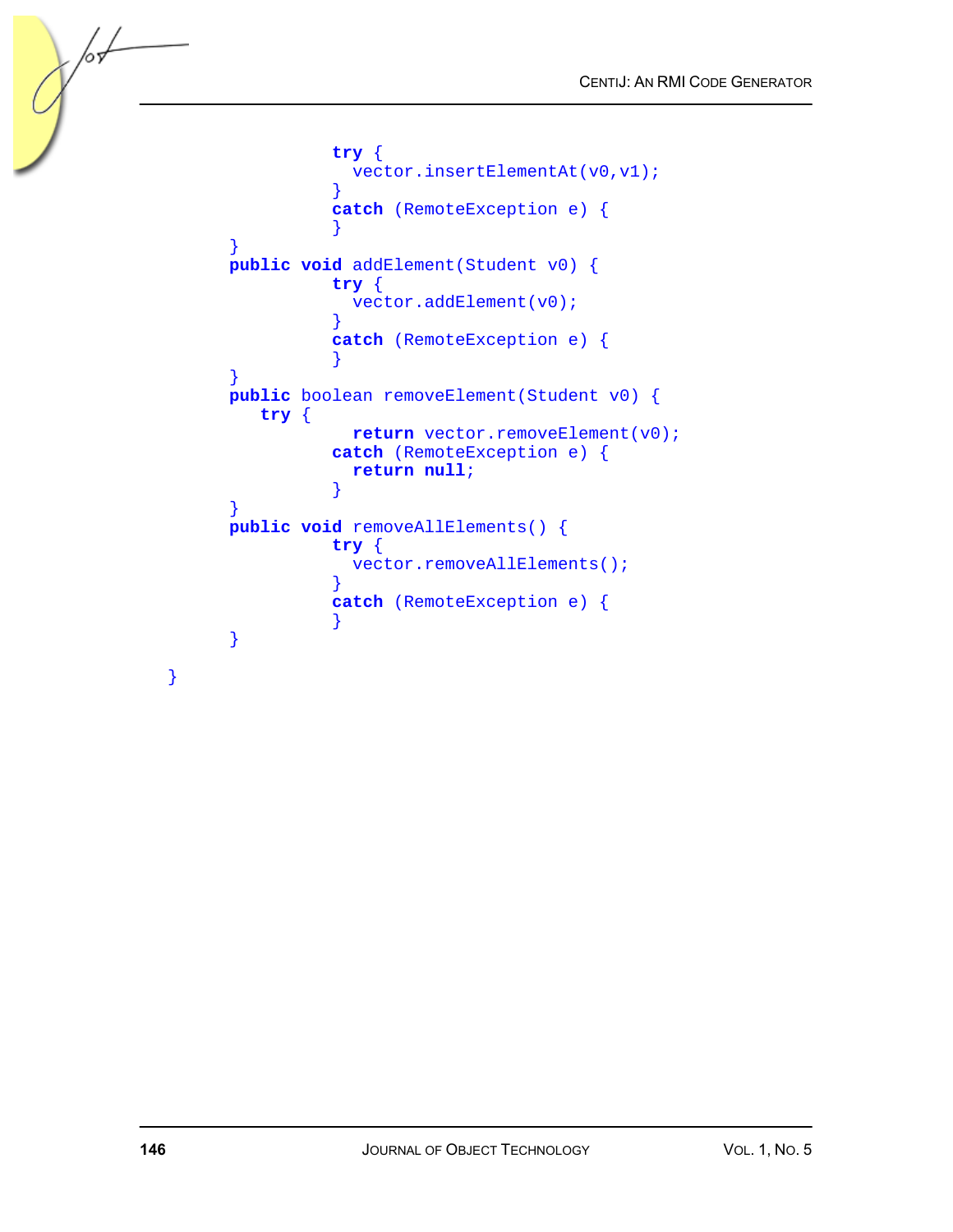#### **Appendix B Example of program generator invocation**

In this section we describe an example of the *Proxy* class that is generated by the *DelegateSynthesizer* and the *ReflectUtil* class. The effect is to alter the interface to the delegates so that it is simpler to use, without having to change any of the existing code. For example, in order to use the *ReflectUtil* and the *DelegateSynthesizer* in the past, we would write:

```
 public static void main(String args[]) { 
          DelegateSynthesizer ds = new DelegateSynthesizer(); 
          ReflectUtil ru = new ReflectUtil(ds); 
          ds.add(new java.util.Vector()); 
          ds.process(); 
          System.out.println( 
             ds.getClassString()); 
 }
```
Now we write:

```
 public static void main(String args[]) { 
   Proxy p = new Proxy();
    p.add(new Vector()); 
    p.process(); 
    System.out.println( 
       p.getClassString()); 
 }
```
The *Proxy* class contains all the methods of the *ReflectUtil* class and the *DelegateSynthsizer* class, with a different constructor than either of the two delegates. The constructor was coded by hand, and the class was renamed. Other than that, the code output by:

```
 public static void main(String args[]) { 
    DelegateSynthesizer ds = new DelegateSynthesizer(); 
   ReflectUtil ru = new Reflection (ds);
    ds.add(ds); 
    ds.add(ru); 
    ds.process(); 
    System.out.println( 
       ds.getClassString()); 
 }
```
was all that was required to construct the *Proxy* class. We are now able to get an automatically generated interface, called the *ProxyStub* by executing:

```
 public static void main(String args[]) {
```
 $\sqrt{\frac{1}{2}}$